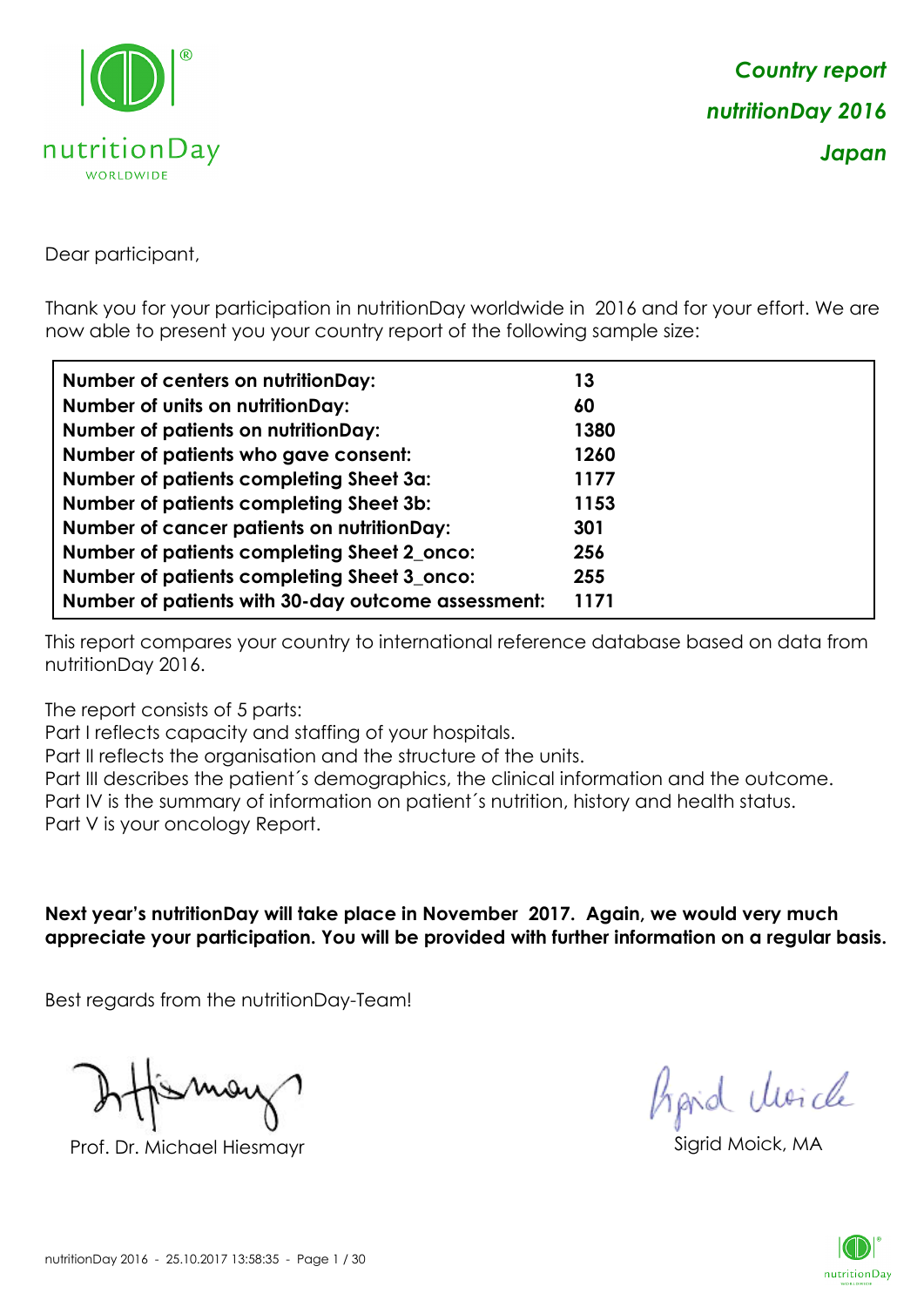## *I. Hospital capacity and staffing ("Hospital sheet"):*

|                                                                                    | <b>YOUR RESULTS</b> | <b>REFERENCE RESULTS</b> |
|------------------------------------------------------------------------------------|---------------------|--------------------------|
| 1. Total number of beds in hospital                                                | 416 [297-623]       | 305 [180-526]            |
|                                                                                    |                     |                          |
| 2. Total number of admissions in the hospital last yean 00232 [46501-119421]       |                     | 17891 [8741-38415]       |
|                                                                                    |                     |                          |
| 3. Total number of staff in the hospital                                           |                     |                          |
| <b>Total medical doctors</b>                                                       | 89 [49-179]         | 162 [65-328]             |
| <b>Medical specialists</b>                                                         | 61 [24-138]         | 108 [44-210]             |
| Medical non-specialists                                                            | 18 [11-36]          | 35 [12-81]               |
| <b>Nurses</b>                                                                      | 429 [283-658]       | 346 [124-710]            |
| <b>Dieticians</b>                                                                  | $6[4-8]$            | $4[1-8]$                 |
| <b>Nutritionists</b>                                                               | $0 [0-1]$           | $1[0-4]$                 |
| Pharmacists                                                                        | 23 [12-27]          | $6[3-14]$                |
| Kitchen staff                                                                      | $9[1-14]$           | 28 [11-55]               |
|                                                                                    |                     |                          |
| <b>Full time equivalent</b>                                                        |                     |                          |
| <b>Total medical doctors</b>                                                       | $1[1-1]$            | 126 [56-296]             |
| <b>Medical specialists</b>                                                         |                     | 88 [44-210]              |
| Medical non-specialists                                                            |                     | 33 [11-83]               |
| <b>Nurses</b>                                                                      | 120 [55-317]        | 317 [123-726]            |
| <b>Dieticians</b>                                                                  | $1[1-1]$            | $4[1-7]$                 |
| <b>Nutritionists</b>                                                               | $0 [0-0]$           | $1[0-4]$                 |
| Pharmacists                                                                        | $1[1-1]$            | $5[2-11]$                |
| Kitchen staff                                                                      | $0 [0-0]$           | 25 [12-50]               |
|                                                                                    |                     |                          |
| 4. Does the hospital have a nutrition care strategy?                               | 7 (70.0%) Yes       | 269 (76.0%) Yes          |
|                                                                                    |                     |                          |
| 5. Which nutrition-related standards or routine activities exist in your hospital? |                     |                          |
| Nutrition training is available                                                    | 6 (60.0%) Yes       | 226 (63.8%) Yes          |
| Nutrition steering committee is available                                          | 10 (100%) Yes       | 207 (58.5%) Yes          |
| Quality indicators are recorded and reported to national<br>or regional level      | 2 (20.0%) Yes       | 139 (39.3%) Yes          |
| Quality indicators are used for internal benchmarking                              | 5 (50.0%) Yes       | 171 (48.3%) Yes          |
| Patient feedback about food and food service is collected<br>using a questionnaire | 7 (70.0%) Yes       | 250 (70.6%) Yes          |
| None                                                                               |                     | 30 (8.5%) Yes            |
| No answer given                                                                    |                     |                          |

### **6. Which codes are available /routinely used in your hospital for billing and reimbursement purposes?**

| Codes available            |                          |                 |
|----------------------------|--------------------------|-----------------|
| <b>Nutrition Support</b>   | 6 (60.0%) Yes            | 175 (49.4%) Yes |
| Oral nutrition supplements | $\overline{\phantom{0}}$ | 141 (39.8%) Yes |

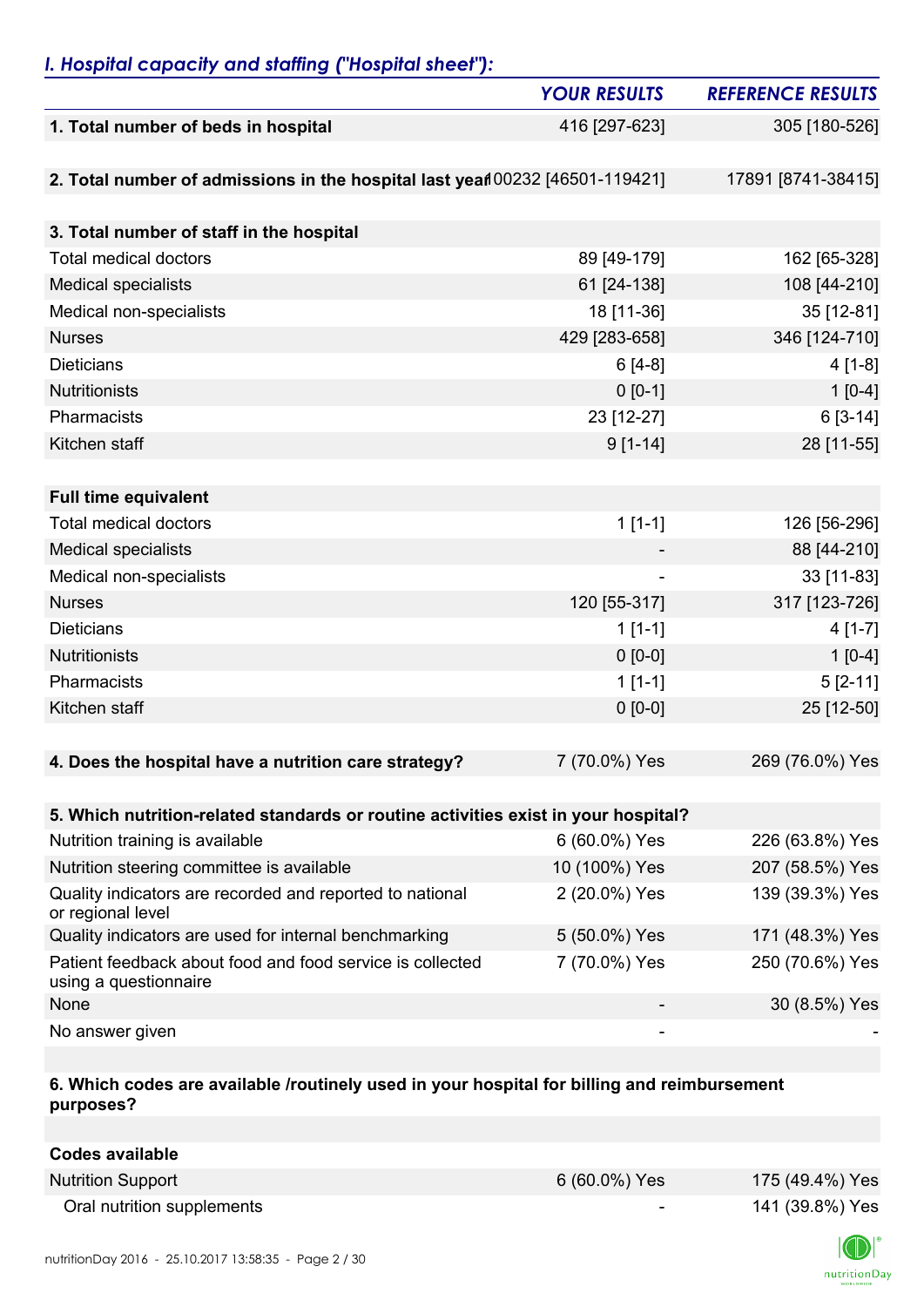| Parenteral nutrition                                      | 4 (40.0%) Yes            | 202 (57.1%) Yes |
|-----------------------------------------------------------|--------------------------|-----------------|
| <b>Enteral nutrition</b>                                  | 1 (10.0%) Yes            | 167 (47.2%) Yes |
| Dietary counseling                                        | 3 (30.0%) Yes            | 120 (33.9%) Yes |
| Specific dietary interventions                            | 2 (20.0%) Yes            | 104 (29.4%) Yes |
| Screening for malnutrition                                | 1 (10.0%) Yes            | 88 (24.9%) Yes  |
| <b>Risk of malnutrition</b>                               |                          | 90 (25.4%) Yes  |
| Malnutrition (in general)                                 |                          | 170 (48.0%) Yes |
| Severity of malnutrition (i.e. mild, moderate, severe)    | $\overline{\phantom{a}}$ | 154 (43.5%) Yes |
| No information available from billing/finance/controlling |                          | 55 (15.5%) Yes  |
| No answer given                                           |                          | 28 (7.9%)       |
|                                                           |                          |                 |
| <b>Codes routinely used</b>                               |                          |                 |
| <b>Nutrition Support</b>                                  | 6 (60.0%) Yes            | 139 (39.3%) Yes |
| Oral nutrition supplements                                |                          | 111 (31.4%) Yes |
| Parenteral nutrition                                      | 4 (40.0%) Yes            | 177 (50.0%) Yes |
| <b>Enteral nutrition</b>                                  | 1 (10.0%) Yes            | 145 (41.0%) Yes |
| Dietary counseling                                        | 2 (20.0%) Yes            | 88 (24.9%) Yes  |
| Specific dietary interventions                            | 2 (20.0%) Yes            | 84 (23.7%) Yes  |
| Screening for malnutrition                                | 1 (10.0%) Yes            | 68 (19.2%) Yes  |
| <b>Risk of malnutrition</b>                               |                          | 61 (17.2%) Yes  |
| Malnutrition (in general)                                 |                          | 138 (39.0%) Yes |
| Severity of malnutrition (i.e. mild, moderate, severe)    | $\overline{\phantom{a}}$ | 126 (35.6%) Yes |
| No information available from billing/finance/controlling | 1 (10.0%) Yes            | 68 (19.2%) Yes  |
| No answer given                                           |                          | 42 (11.9%)      |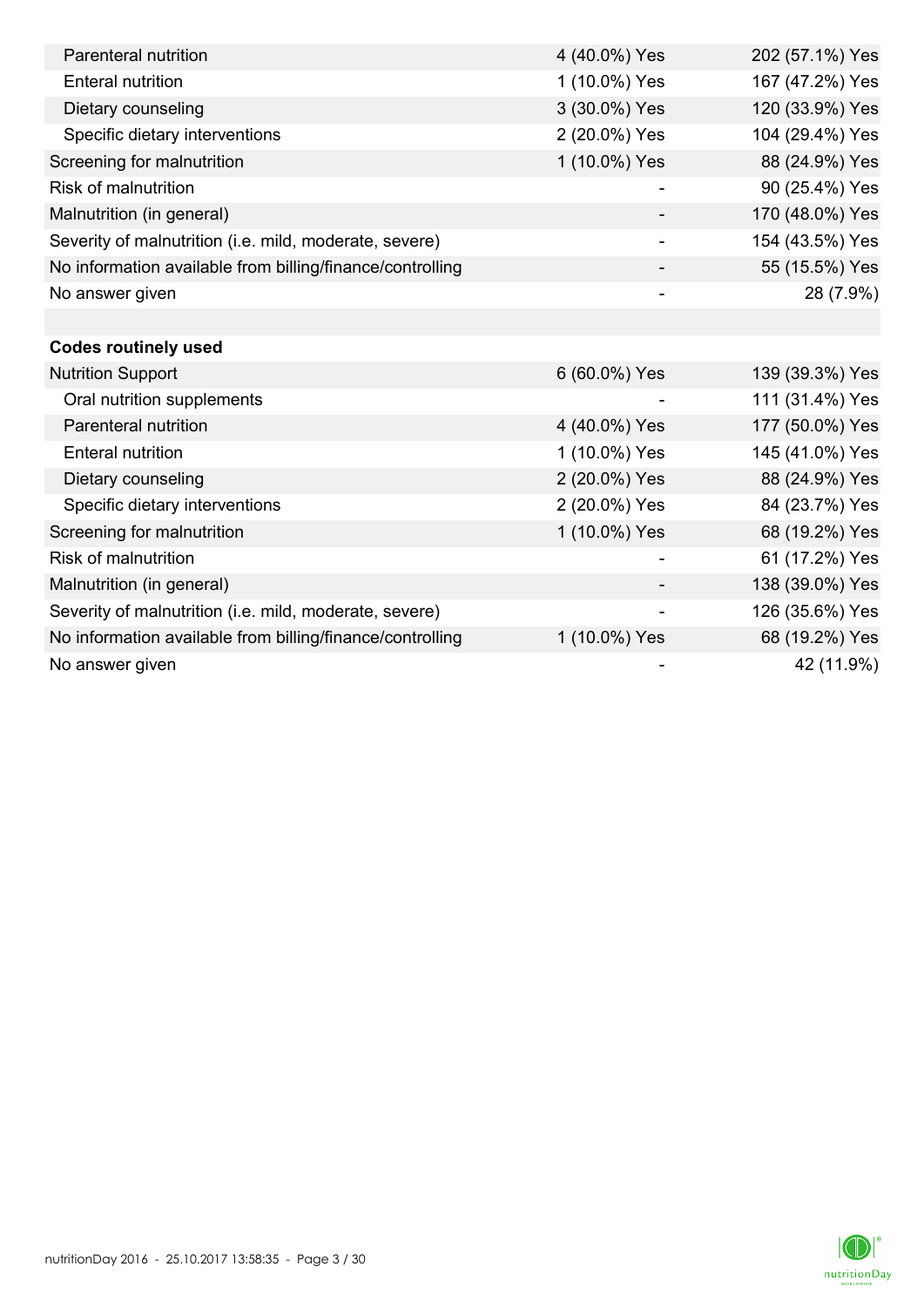# *II. Unit organisation and structures ("Sheet 1a/1b"):*

|                                                                       | <b>YOUR RESULTS</b> | <b>REFERENCE RESULTS</b> |
|-----------------------------------------------------------------------|---------------------|--------------------------|
|                                                                       |                     |                          |
| Internal Medicine / General                                           | $9(15.0\%)$         | 92 (20.0%)               |
| Internal Medicine / Cardiology                                        | 4(6.7%)             | 26 (5.7%)                |
| Internal Medicine / Gastroenterology & hepatology                     | $6(10.0\%)$         | 31 (6.8%)                |
| Internal Medicine / Geriatrics                                        |                     | 37 (8.1%)                |
| Internal Medicine / Infectious diseases                               | 1(1.7%)             | $5(1.1\%)$               |
| Internal Medicine / Nephrology                                        | $2(3.3\%)$          | $5(1.1\%)$               |
| Internal Medicine / Oncology (incl. radiotherapy)                     | $2(3.3\%)$          | 35 (7.6%)                |
| Interdisciplinary                                                     | $2(3.3\%)$          | 21 (4.6%)                |
| Long term care                                                        | 1(1.7%)             | 7(1.5%)                  |
| Neurology                                                             |                     | $14(3.1\%)$              |
| Surgery / General                                                     | 5(8.3%)             | 82 (17.9%)               |
| Surgery/ Cardiac/Vascular/Thoracic                                    | $1(1.7\%)$          | $6(1.3\%)$               |
| Surgery / Neurosurgery                                                | 4(6.7%)             | $4(0.9\%)$               |
| Surgery / Orthopedic                                                  | $6(10.0\%)$         | 19 (4.1%)                |
| Trauma                                                                |                     | 7(1.5%)                  |
| Ear Nose Throat (ENT)                                                 | 1(1.7%)             | $7(1.5\%)$               |
| Gynecology / Obstetrics                                               | 2(3.3%)             | 10 (2.2%)                |
| Pediatrics                                                            |                     |                          |
| Psychiatry                                                            | 1(1.7%)             | $3(0.7\%)$               |
| <b>Others</b>                                                         | 13 (21.7%)          | 48 (10.5%)               |
|                                                                       |                     |                          |
| 2. Number of registered inpatients at noon                            | 35 [26-41]          | 24 [17-35]               |
|                                                                       |                     |                          |
| 3. Total bed capacity of the unit                                     | 42 [33-45]          | 31 [25-44]               |
|                                                                       |                     |                          |
| 4. Number of each type of staff in the unit for TODAY's morning shift |                     |                          |
|                                                                       |                     |                          |
| <b>Fully trained</b>                                                  |                     |                          |
| <b>Medical doctors</b>                                                | 10 [5-11]           | $4[2-8]$                 |
| <b>Nurses</b>                                                         | 14 [9-20]           | $5[4-8]$                 |
| Nursing aides                                                         | $2[2-3]$            | $2[1-4]$                 |
| <b>Dieticians</b>                                                     | $1[0-1]$            | $1 [0-1]$                |
| <b>Nutritionists</b>                                                  | $0 [0-0]$           | $0 [0-1]$                |
| Administrative staff                                                  | $1[1-1]$            | $1[0-2]$                 |
| Other staff involved in patient care                                  | $1 [0-1]$           | $1[0-3]$                 |
|                                                                       |                     |                          |
| In training                                                           |                     |                          |
| <b>Medical doctors</b>                                                | $2[0-2]$            | $1 [0-3]$                |
| <b>Medical students</b>                                               | $0 [0-0]$           | $1[0-2]$                 |
| <b>Nurses</b>                                                         | $0 [0-0]$           | $1[0-3]$                 |

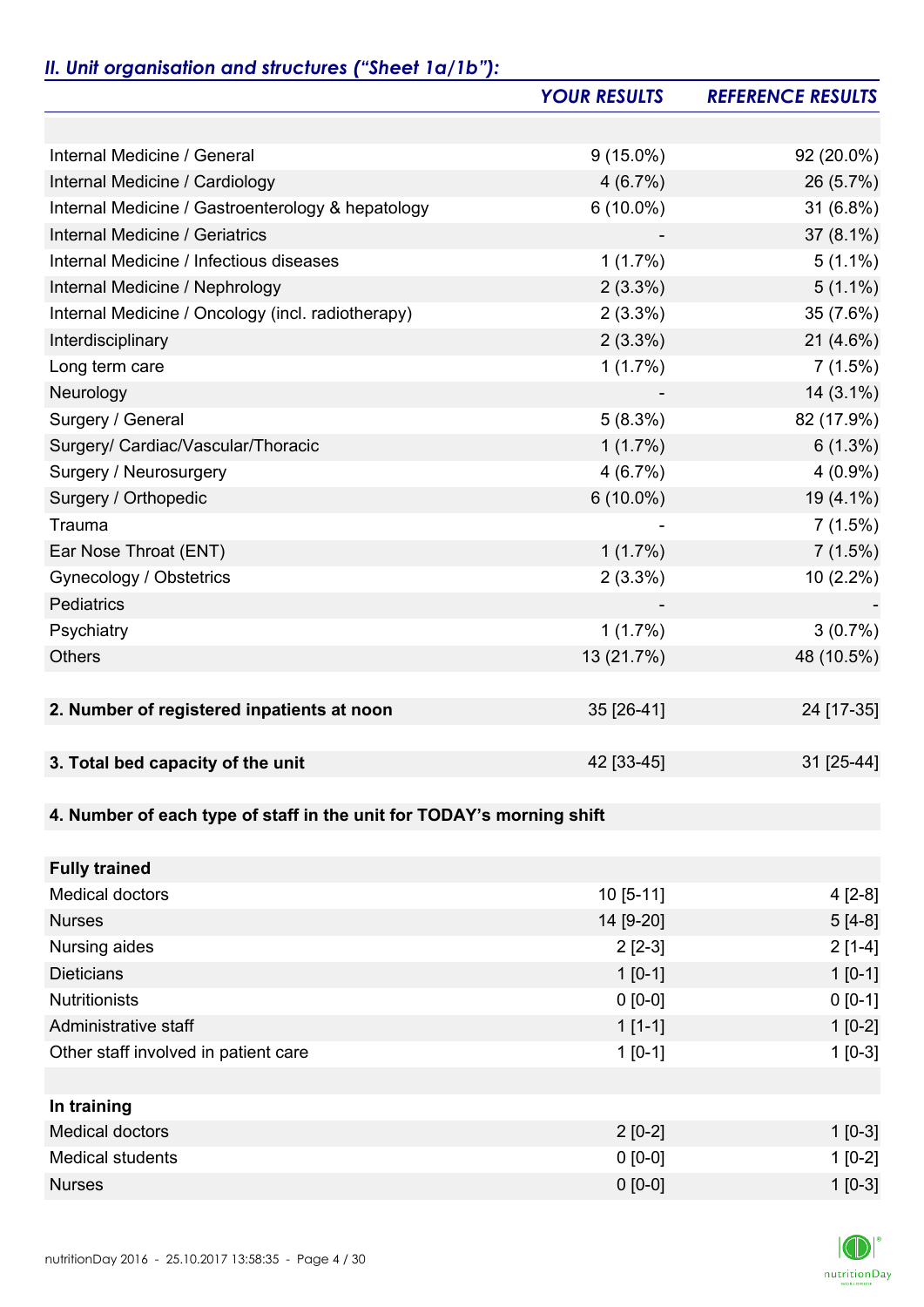| Nursing aides                                                                                       | $0 [0-0]$      | $0$ [0-0]       |
|-----------------------------------------------------------------------------------------------------|----------------|-----------------|
| <b>Dieticians</b>                                                                                   | $0 [0-0]$      | $0[0-0]$        |
| <b>Nutritionists</b>                                                                                | $0 [0-0]$      | $0[0-0]$        |
| Other staff involved in patient care                                                                | $0 [0-0]$      | $0 [0-0]$       |
|                                                                                                     |                |                 |
| 5. Is there a nutrition support team in your hospital<br>available?                                 | 57 (100%) Yes  | 323 (73.6%) Yes |
| 6. Does the unit have a nutrition care strategy?                                                    | 51 (89.5%) Yes | 316 (72.0%) Yes |
| 7. Is there a person in your unit responsible for<br>nutrition care?                                | 44 (77.2%) Yes | 317 (72.2%) Yes |
|                                                                                                     |                |                 |
| 8. Is there a dietician, nutritionist or dietetic assistant<br>available for your unit?             | 57 (100%) Yes  | 395 (90.0%) Yes |
| 9. Is specific staff responsible for providing feeding<br>assistance to patients during meal times? | 51 (89.5%) Yes | 268 (61.0%) Yes |
| 10. How do you MAINLY screen/monitor patients for malnutrition?                                     |                |                 |
|                                                                                                     |                |                 |
| At admission                                                                                        |                |                 |
| No routine screening                                                                                |                | 45 (9.8%) Yes   |
| No fixed criteria                                                                                   | 1 (1.7%) Yes   | 10 (2.2%) Yes   |
| Experience / visual assessment only                                                                 | 13 (21.7%) Yes | 43 (9.4%) Yes   |
| Weighing / BMI only                                                                                 |                | 66 (14.4%) Yes  |
| <b>Nutritional Risk Screening (NRS) 2002</b>                                                        | 3 (5.0%) Yes   | 131 (28.5%) Yes |
| Malnutrition Universal Screening Tool (MUST)                                                        |                | 28 (6.1%) Yes   |
| Malnutrition Screening tool (MST)                                                                   | 1 (1.7%) Yes   | 42 (9.2%) Yes   |
| <b>SNAQ</b>                                                                                         |                | 2 (0.44%) Yes   |
| Other formal tool                                                                                   | 39 (65.0%) Yes | 70 (15.3%) Yes  |
| I do not know                                                                                       |                | 2 (0.44%) Yes   |
| Missing                                                                                             | $3(5.0\%)$     | 20 (4.4%)       |
| <b>During hospital stay</b>                                                                         |                |                 |
| No routine monitoring                                                                               |                | 43 (9.4%) Yes   |
| No fixed criteria                                                                                   | 9 (15.0%) Yes  | 44 (9.6%) Yes   |
| Experience / visual assessment only                                                                 | 14 (23.3%) Yes | 90 (19.6%) Yes  |
| Weighing / BMI only                                                                                 | 1 (1.7%) Yes   | 132 (28.8%) Yes |
| Other formal tool                                                                                   | 33 (55.0%) Yes | 121 (26.4%) Yes |
| I do not know                                                                                       |                | 9 (2.0%) Yes    |
| Missing                                                                                             | $3(5.0\%)$     | 20 (4.4%)       |
|                                                                                                     |                |                 |
| 11a. Do you routinely use guidelines or standards for<br>nutrition care?                            | 48 (84.2%) Yes | 343 (78.7%) Yes |

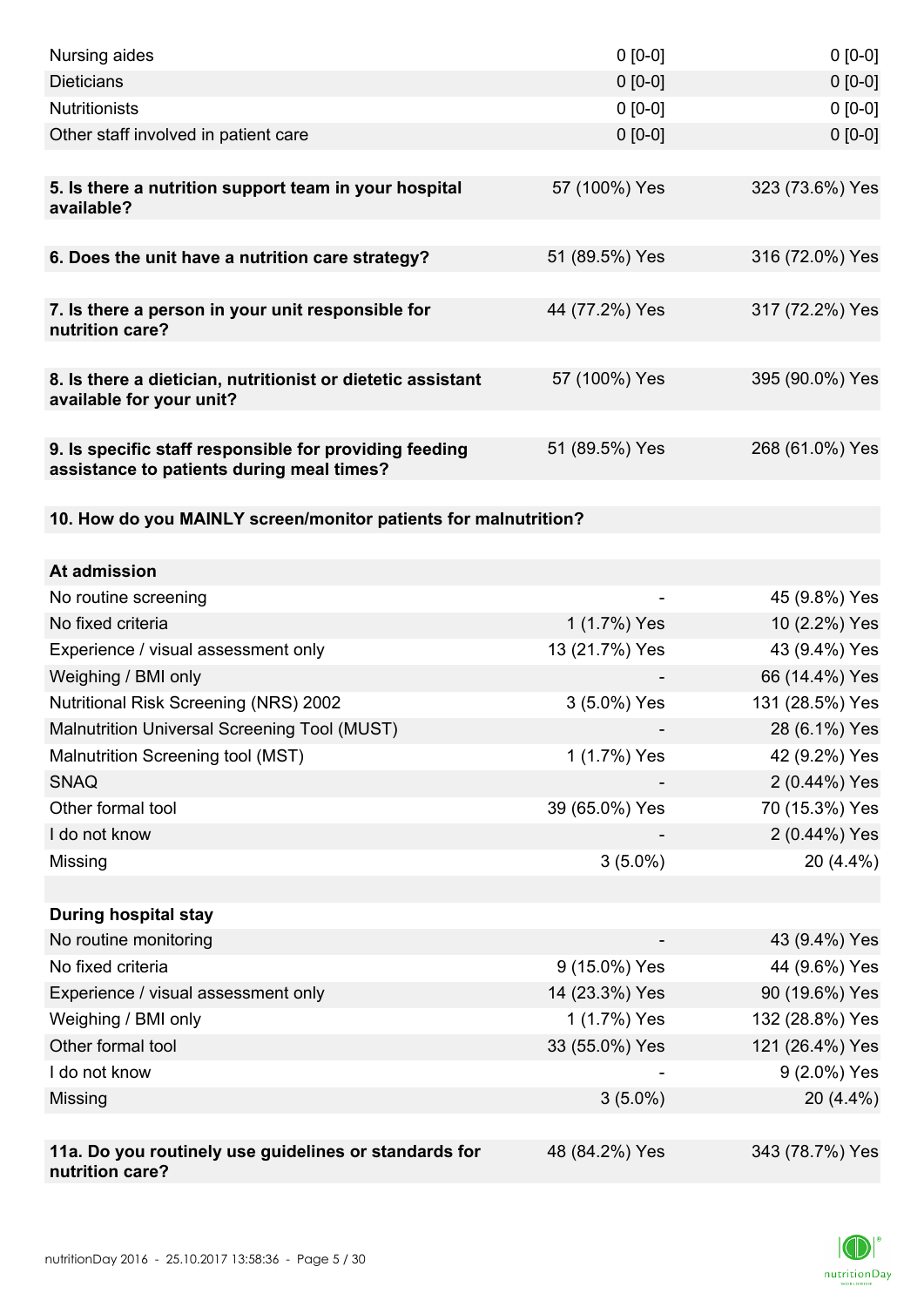| 11b. If yes, which one is mainly used?                            |                |                 |
|-------------------------------------------------------------------|----------------|-----------------|
| International guidelines                                          | 2 (4.2%) Yes   | 86 (25.1%) Yes  |
| National guidelines                                               | 4 (8.3%) Yes   | 56 (16.3%) Yes  |
| Standards on hospital level                                       | 29 (60.4%) Yes | 115 (33.5%) Yes |
| Standards on unit level                                           | 2 (4.2%) Yes   | 23 (6.7%) Yes   |
| Individual patient nutrition care plans                           | 9 (18.8%) Yes  | 56 (16.3%) Yes  |
| Other                                                             | 1 (2.1%) Yes   | 4 (1.2%) Yes    |
| Missing                                                           | $1(2.1\%)$     | 3(0.87%)        |
|                                                                   |                |                 |
| 12. What is routinely done in your unit for given patient groups? |                |                 |
|                                                                   |                |                 |
| At risk                                                           |                |                 |
| Watchful waiting                                                  | 29 (48.3%) Yes | 139 (30.3%) Yes |
| Discuss nutrition care activities during ward rounds              | 31 (51.7%) Yes | 192 (41.8%) Yes |
| Develop an individual nutrition care plan                         | 20 (33.3%) Yes | 246 (53.6%) Yes |
| Initiate treatment / nutrition intervention                       | 28 (46.7%) Yes | 277 (60.3%) Yes |
| Consult a nutrition expert (dietician, nutritionist, etc.)        | 32 (53.3%) Yes | 285 (62.1%) Yes |
| Consult a medical professional                                    | 32 (53.3%) Yes | 172 (37.5%) Yes |
| Calculate energy requirements                                     | 22 (36.7%) Yes | 232 (50.5%) Yes |
| Calculate protein requirements                                    | 22 (36.7%) Yes | 226 (49.2%) Yes |
|                                                                   |                |                 |
| <b>Malnourished</b>                                               |                |                 |
| Watchful waiting                                                  | 23 (38.3%) Yes | 98 (21.4%) Yes  |
| Discuss nutrition care activities during ward rounds              | 47 (78.3%) Yes | 208 (45.3%) Yes |
| Develop an individual nutrition care plan                         | 35 (58.3%) Yes | 258 (56.2%) Yes |
| Initiate treatment / nutrition intervention                       | 44 (73.3%) Yes | 304 (66.2%) Yes |
| Consult a nutrition expert (dietician, nutritionist, etc.)        | 43 (71.7%) Yes | 284 (61.9%) Yes |
| Consult a medical professional                                    | 43 (71.7%) Yes | 183 (39.9%) Yes |
| Calculate energy requirements                                     | 19 (31.7%) Yes | 261 (56.9%) Yes |
| Calculate protein requirements                                    | 21 (35.0%) Yes | 257 (56.0%) Yes |
|                                                                   |                |                 |
| <b>Every patient</b>                                              |                |                 |
| Watchful waiting                                                  | 35 (58.3%) Yes | 193 (42.0%) Yes |
| Discuss nutrition care activities during ward rounds              | 1 (1.7%) Yes   | 126 (27.5%) Yes |
| Develop an individual nutrition care plan                         | 18 (30.0%) Yes | 74 (16.1%) Yes  |
| Initiate treatment / nutrition intervention                       | 7 (11.7%) Yes  | 57 (12.4%) Yes  |
| Consult a nutrition expert (dietician, nutritionist, etc.)        | 2 (3.3%) Yes   | 73 (15.9%) Yes  |
| Consult a medical professional                                    | 1 (1.7%) Yes   | 101 (22.0%) Yes |
| Calculate energy requirements                                     | 36 (60.0%) Yes | 50 (10.9%) Yes  |
| Calculate protein requirements                                    | 34 (56.7%) Yes | 44 (9.6%) Yes   |
|                                                                   |                |                 |
| <b>Never</b>                                                      |                |                 |
| Watchful waiting                                                  |                | 34 (7.4%) Yes   |
| Discuss nutrition care activities during ward rounds              | 1 (1.7%) Yes   | 38 (8.3%) Yes   |
|                                                                   |                |                 |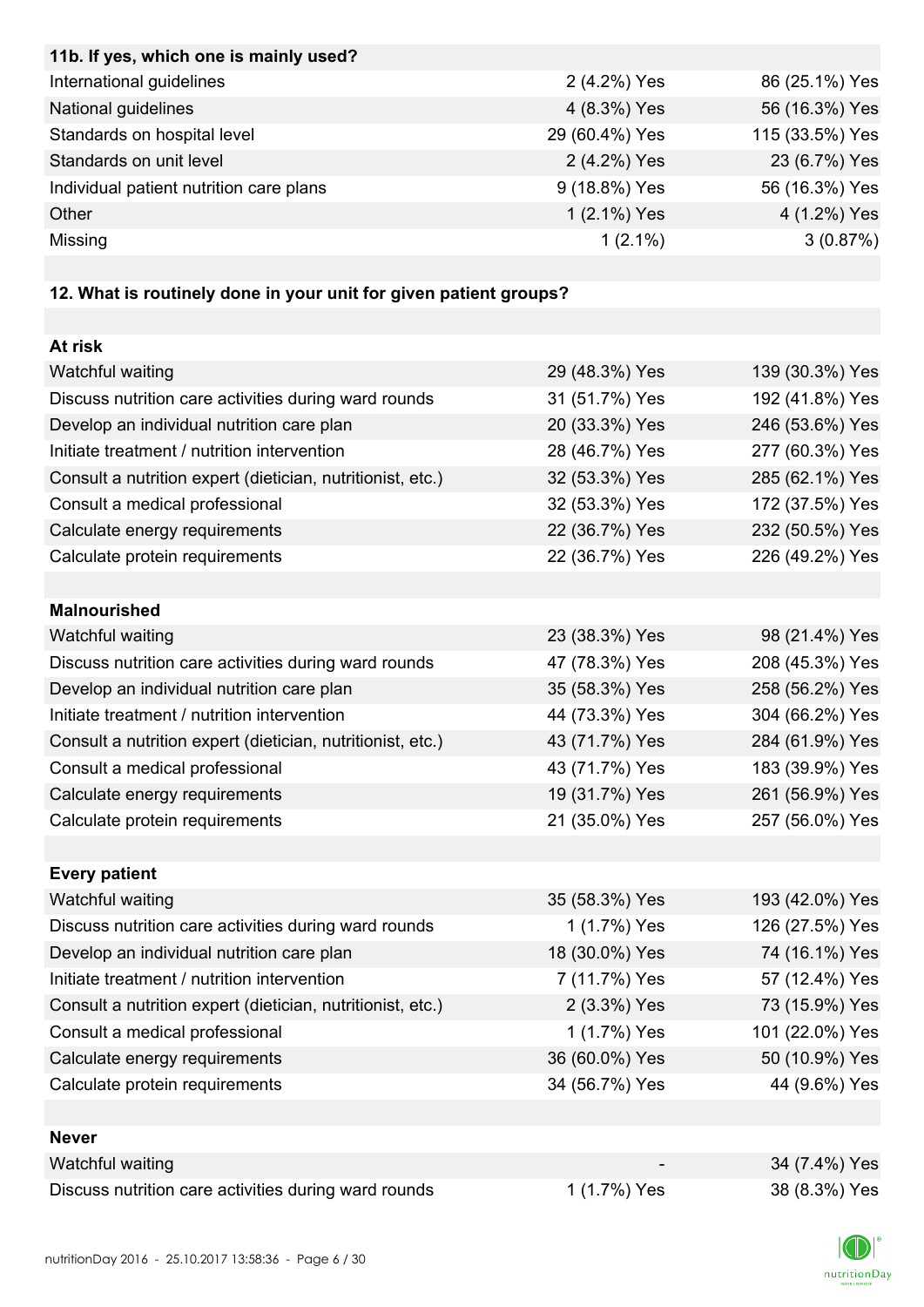| Develop an individual nutrition care plan                          | 3 (5.0%) Yes             | 31 (6.8%) Yes   |
|--------------------------------------------------------------------|--------------------------|-----------------|
| Initiate treatment / nutrition intervention                        |                          | 6 (1.3%) Yes    |
| Consult a nutrition expert (dietician, nutritionist, etc.)         |                          | 8 (1.7%) Yes    |
| Consult a medical professional                                     | 1 (1.7%) Yes             | 49 (10.7%) Yes  |
| Calculate energy requirements                                      | 1 (1.7%) Yes             | 50 (10.9%) Yes  |
| Calculate protein requirements                                     | 1 (1.7%) Yes             | 54 (11.8%) Yes  |
|                                                                    |                          |                 |
| I do not know                                                      |                          |                 |
| Watchful waiting                                                   |                          | 20 (4.4%) Yes   |
| Discuss nutrition care activities during ward rounds               | $\overline{\phantom{a}}$ | 10 (2.2%) Yes   |
| Develop an individual nutrition care plan                          |                          | 5 (1.1%) Yes    |
| Initiate treatment / nutrition intervention                        | -                        | 4 (0.87%) Yes   |
| Consult a nutrition expert (dietician, nutritionist, etc.)         |                          | 4 (0.87%) Yes   |
| Consult a medical professional                                     | 2 (3.3%) Yes             | 18 (3.9%) Yes   |
| Calculate energy requirements                                      |                          | 11 (2.4%) Yes   |
| Calculate protein requirements                                     | -                        | 13 (2.8%) Yes   |
|                                                                    |                          |                 |
| 13. When do you routinely weigh your patients?                     |                          |                 |
| at admission                                                       | 42 (70.0%) Yes           | 291 (63.4%) Yes |
| Within 24 hours                                                    | 13 (21.7%) Yes           | 64 (13.9%) Yes  |
| Within 48 hours                                                    |                          | 20 (4.4%) Yes   |
| Within 72 hours                                                    | -                        | 13 (2.8%) Yes   |
| Every week                                                         | 37 (61.7%) Yes           | 152 (33.1%) Yes |
| Occasionally                                                       | 14 (23.3%) Yes           | 59 (12.9%) Yes  |
| When requested                                                     | 28 (46.7%) Yes           | 207 (45.1%) Yes |
| At discharge                                                       |                          | 20 (4.4%) Yes   |
| Never                                                              |                          | 8 (1.7%) Yes    |
| I do not know                                                      |                          | 1 (0.22%) Yes   |
| No answer given                                                    | $3(5.0\%)$               | 22 (4.8%)       |
|                                                                    |                          |                 |
| 14. What do you do to support adequate food intake of patients?    |                          |                 |
| Offer additional meals or in between snacks                        | 49 (81.7%) Yes           | 338 (73.6%) Yes |
| Offer meal choices                                                 | 45 (75.0%) Yes           | 336 (73.2%) Yes |
| Offer different portion sizes                                      | 56 (93.3%) Yes           | 282 (61.4%) Yes |
| Consider food presentation                                         | 32 (53.3%) Yes           | 192 (41.8%) Yes |
| Change food texture/consistency as needed                          | 57 (95.0%) Yes           | 376 (81.9%) Yes |
| Consider patient problems with eating and drinking                 | 45 (75.0%) Yes           | 372 (81.0%) Yes |
| Ensure that mealtimes are undisturbed/protected<br>mealtime policy | 18 (30.0%) Yes           | 51 (11.1%) Yes  |
| Promote positive eating environment                                | 20 (33.3%) Yes           | 82 (17.9%) Yes  |
| Consider cultural/religious preferences                            | 19 (31.7%) Yes           | 188 (41.0%) Yes |
| Consider patient allergies / intolerances                          | 31 (51.7%) Yes           | 214 (46.6%) Yes |
| Other                                                              | 2 (3.3%) Yes             | 29 (6.3%) Yes   |
| I do not know                                                      | 1 (1.7%) Yes             | 6 (1.3%) Yes    |
| No answer given                                                    | $3(5.0\%)$               | 20 (4.4%)       |

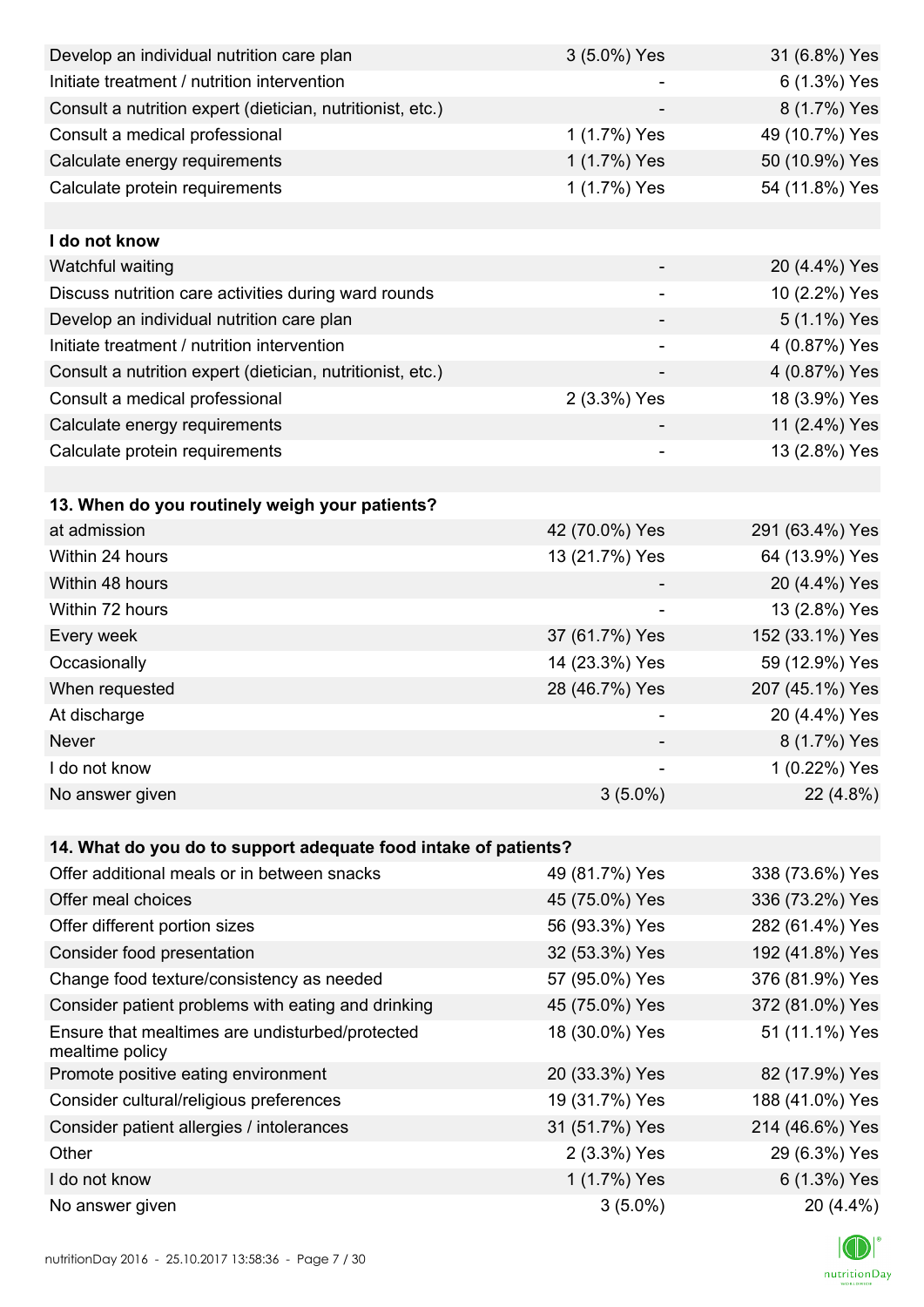| 15. Which nutrition-related standards or routine activities exist in your unit?    |                |                 |
|------------------------------------------------------------------------------------|----------------|-----------------|
| Nutrition training is available                                                    | 46 (76.7%) Yes | 257 (56.0%) Yes |
| Reporting of nutrition related information to hospital<br>managers                 | 28 (46.7%) Yes | 201 (43.8%) Yes |
| Quality indicators are recorded and reported to national<br>or regional level      | 26 (43.3%) Yes | 123 (26.8%) Yes |
| Quality indicators are used for internal benchmarking                              | 43 (71.7%) Yes | 166 (36.2%) Yes |
| Patient feedback about food and food service is collected<br>using a questionnaire | 42 (70.0%) Yes | 291 (63.4%) Yes |
| None                                                                               |                | 21 (4.6%) Yes   |
| I do not know                                                                      | 2 (3.3%) Yes   | 11 (2.4%) Yes   |
| No answer given                                                                    | $3(5.0\%)$     | 36 (7.8%)       |
|                                                                                    |                |                 |
| 16. At admission what is asked and documented?                                     |                |                 |
| Change in weight                                                                   | 55 (91.7%) Yes | 358 (78.0%) Yes |
| Eating habits/difficulties                                                         | 55 (91.7%) Yes | 336 (73.2%) Yes |
| Nutrition before admission                                                         | 51 (85.0%) Yes | 260 (56.6%) Yes |
| None                                                                               |                | 9 (2.0%) Yes    |
| I do not know                                                                      |                | 5 (1.1%) Yes    |
| No answer given                                                                    | $3(5.0\%)$     | 38 (8.3%)       |
|                                                                                    |                |                 |
|                                                                                    |                |                 |

### **17. On what forms is there a specific part about eating, nutrition or malnutrition?**

| 50 (83.3%) Yes | 323 (70.4%) Yes |
|----------------|-----------------|
| 45 (75.0%) Yes | 270 (58.8%) Yes |
| 1 (1.7%) Yes   | 30 (6.5%) Yes   |
| 45 (75.0%) Yes | 270 (58.8%) Yes |
|                |                 |
|                |                 |
| 32 (53.3%) Yes | 162 (35.3%) Yes |
| 20 (33.3%) Yes | 258 (56.2%) Yes |
| 11 (18.3%) Yes | 56 (12.2%) Yes  |
| 5 (8.3%) Yes   | 23 (5.0%) Yes   |
|                |                 |
| 45 (83.3%) Yes | 162 (43.9%) Yes |
|                |                 |
|                |                 |
| 2 (3.3%) Yes   | 117 (25.5%) Yes |
| 27 (45.0%) Yes | 236 (51.4%) Yes |
| 18 (30.0%) Yes | 124 (27.0%) Yes |
| 11 (18.3%) Yes | 72 (15.7%) Yes  |
|                | 4 (0.87%) Yes   |
|                |                 |

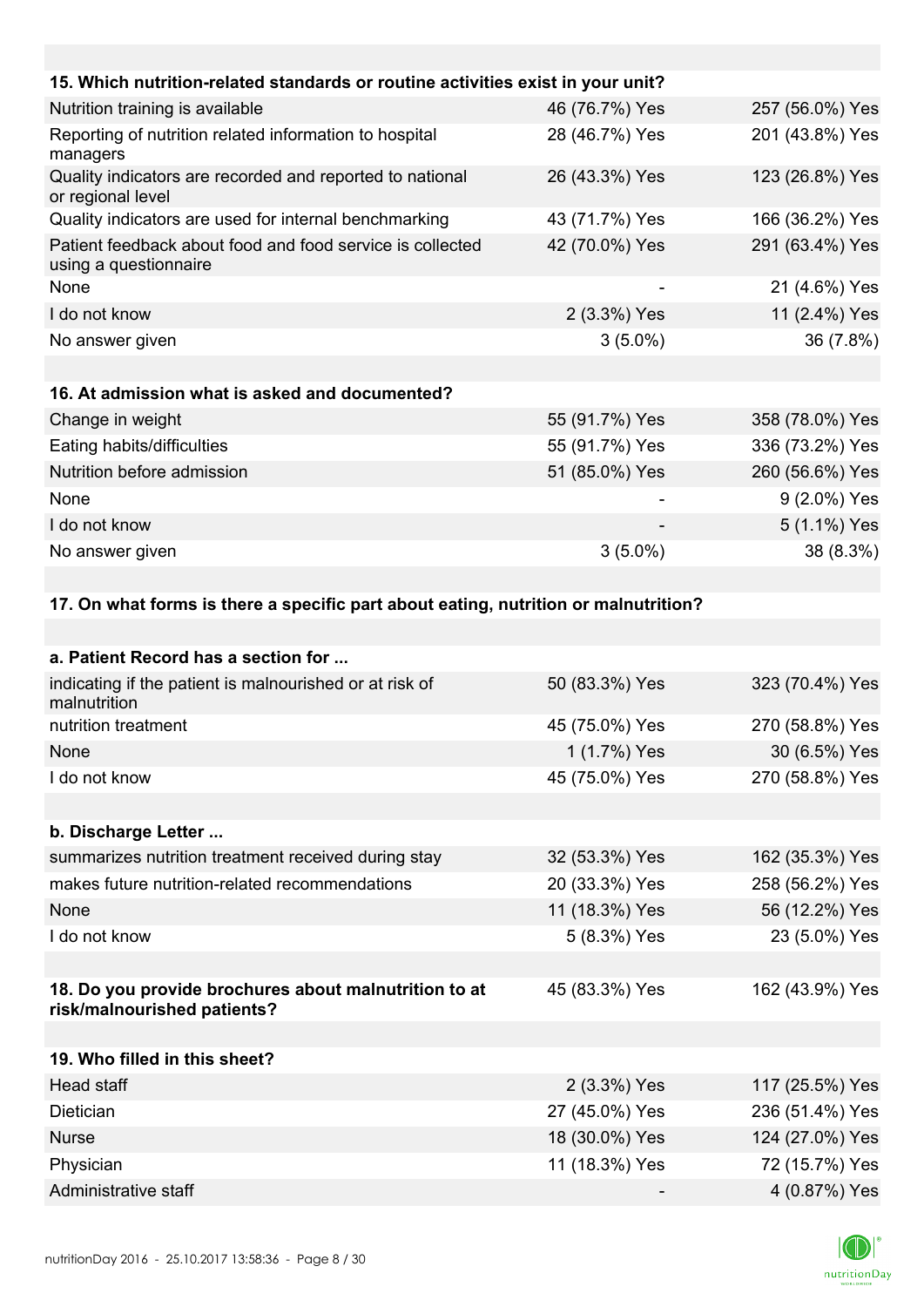| Other         | -                        | 7 (1.5%) Yes             |
|---------------|--------------------------|--------------------------|
| None          | $\overline{\phantom{0}}$ | $\overline{\phantom{0}}$ |
| I do not know | $\overline{\phantom{0}}$ | 3 (0.65%) Yes            |

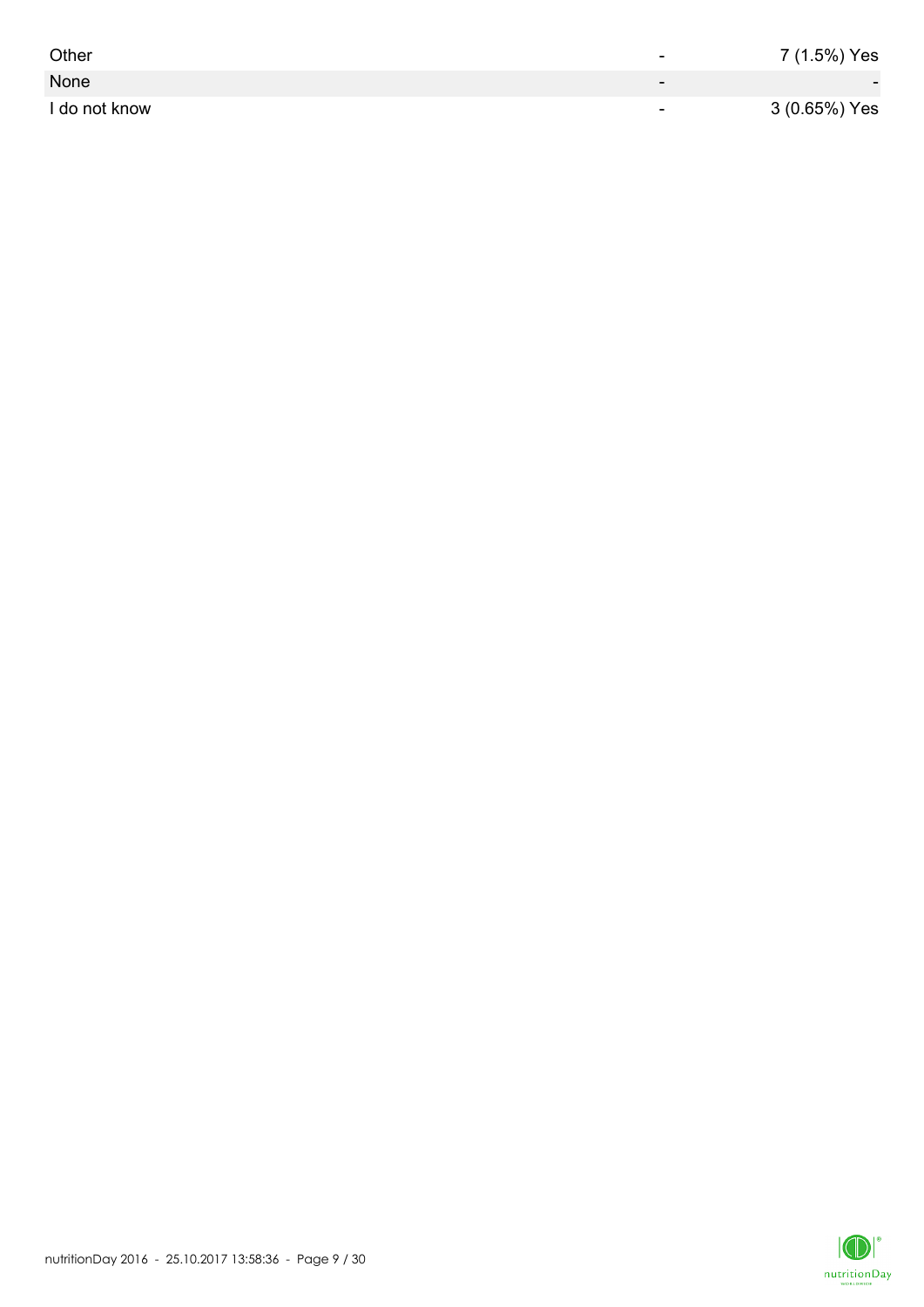|                                                                                         | <b>YOUR RESULTS</b> | <b>REFERENCE RESULTS</b> |
|-----------------------------------------------------------------------------------------|---------------------|--------------------------|
|                                                                                         |                     |                          |
| Total                                                                                   | 1260                | 8743                     |
| Age                                                                                     | 71 [59-80]          | 67 [53-78]               |
| Female                                                                                  | 597 (47.4%)         | 4410 (50.4%)             |
| Weight                                                                                  | $57.1 \pm 14.9$     | 69.1±18.8                |
| Height                                                                                  | 159±10              | 164±10                   |
| <b>BMI</b>                                                                              | $22.4 \pm 4.7$      | $25.5 \pm 6.0$           |
| 1. This hospital admission was                                                          |                     |                          |
| planned                                                                                 | 637 (50.6%)         | 3052 (34.9%)             |
| an emergency                                                                            | 471 (37.4%)         | 5037 (57.6%)             |
| I do not know                                                                           | 152 (12.1%)         | 654 (7.5%)               |
| No answer given                                                                         |                     |                          |
|                                                                                         |                     |                          |
| 2a. Diagnosis at admission                                                              |                     |                          |
| 0100 Infectious and parasitic diseases                                                  | 49 (3.9%)           | 801 (9.2%)               |
| 0200 Neoplasms                                                                          | 278 (22.1%)         | 1381 (15.8%)             |
| 0300 Blood and bloodforming organs and the immune<br>mechanism                          | 78 (6.2%)           | 578 (6.6%)               |
| 0400 Endocrine, nutritional and metabolic diseases                                      | 123 (9.8%)          | 1043 (11.9%)             |
| 0500 Mental health                                                                      | 43 (3.4%)           | 333 (3.8%)               |
| 0600 Nervous system                                                                     | 95 (7.5%)           | 762 (8.7%)               |
| 0700 Eye and adnexa                                                                     | 60 (4.8%)           | 131 (1.5%)               |
| 0800 Ear and mastoid process                                                            | 22 (1.7%)           | 70 (0.80%)               |
| 0900 Circulatory system                                                                 | 156 (12.4%)         | 1723 (19.7%)             |
| 1000 Respiratory system                                                                 | 125 (9.9%)          | 1358 (15.5%)             |
| 1100 Digestive system                                                                   | 312 (24.8%)         | 2210 (25.3%)             |
| 1200 Skin and subcutaneous tissue                                                       | 45 (3.6%)           | 424 (4.8%)               |
| 1300 Musculoskeletal system and connective tissue                                       | 228 (18.1%)         | 1276 (14.6%)             |
| 1400 Genitourinary system                                                               | 130 (10.3%)         | 809 (9.3%)               |
| 1500 Pregnancy, childbirth and the puerperium                                           | 8(0.63%)            | 123 (1.4%)               |
| 1600 Conditions originating in the perinatal period                                     |                     | 21 (0.24%)               |
| 1700 Congenital/chromosomal abnormalities                                               | $1(0.08\%)$         | $9(0.10\%)$              |
| 1800 Symptoms, signs, abnormal clinical/lab findings                                    | $27(2.1\%)$         | 391 (4.5%)               |
| 1900 Injury, poisoning                                                                  | 29 (2.3%)           | 276 (3.2%)               |
| 2000 External causes of morbidity and mortality (e.g.<br>transport accidents, assaults) | 1(0.08%)            | 156 (1.8%)               |
| 2100 Factors influencing health status and contact with<br>health services              | 12 (0.95%)          | 210 (2.4%)               |
| No answer given                                                                         |                     |                          |
|                                                                                         |                     |                          |
| 3. Which conditions/comorbidities does this patient have?                               |                     |                          |
| Cardiac insufficiency                                                                   | 88 (7.7%)           | 1569 (22.2%)             |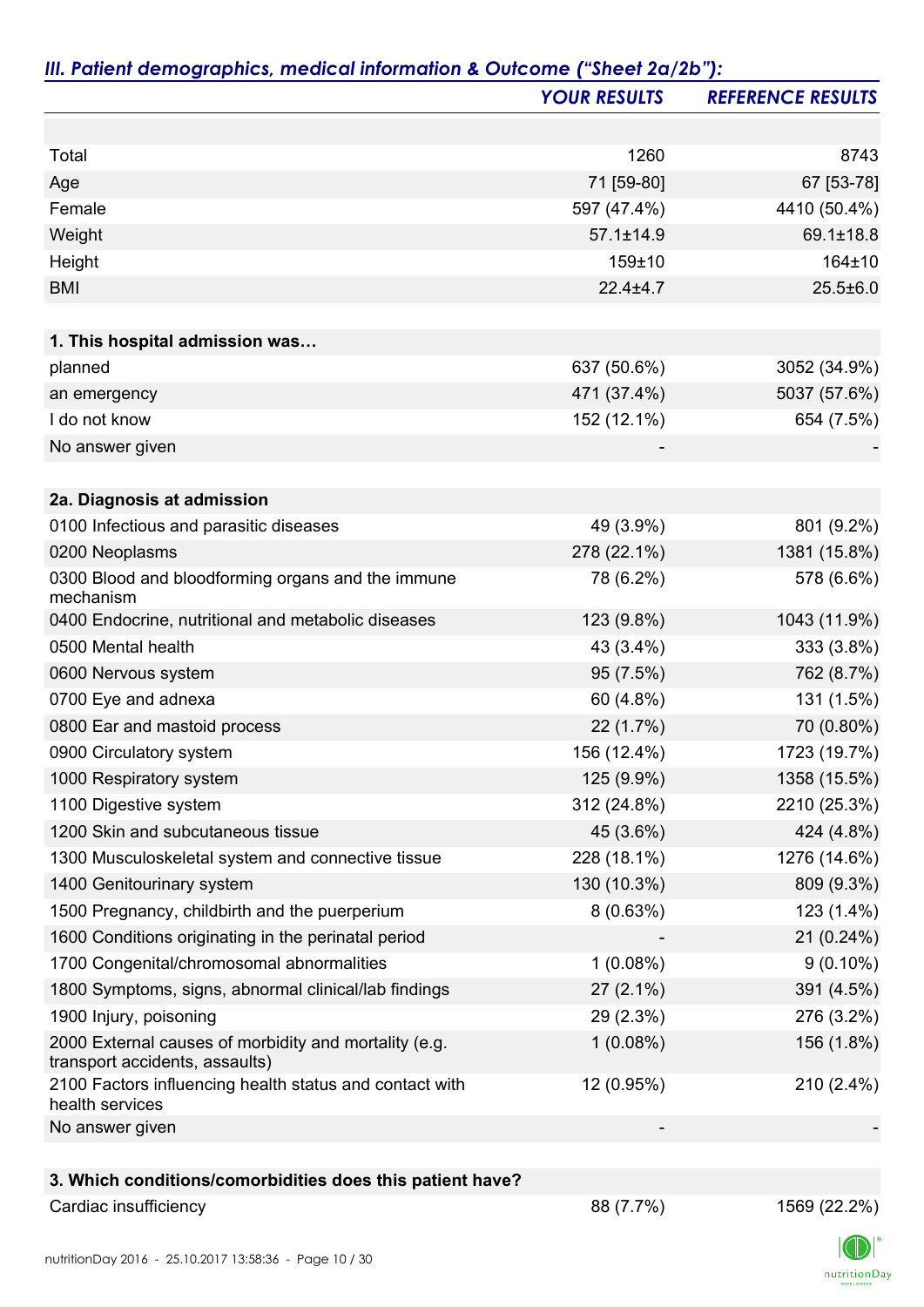| Myocardial infarction                                | $32(2.8\%)$  | 394 (5.8%)   |
|------------------------------------------------------|--------------|--------------|
| Chronic lung disease                                 | 71 (6.3%)    | 1080 (15.5%) |
| Cerebral vascular disease                            | 79 (7.0%)    | 745 (10.9%)  |
| Peripheral vascular disease                          | 60 (5.2%)    | 869 (12.6%)  |
| Chronic liver disease                                | 45 (4.0%)    | 441 (6.5%)   |
| Chronic kidney disease                               | 83 (7.4%)    | 821 (11.9%)  |
| <b>Diabetes</b>                                      | 248 (21.9%)  | 1899 (26.8%) |
| Cancer                                               | 301 (26.3%)  | 1733 (24.8%) |
| Infection                                            | 37 (3.3%)    | 1103 (15.8%) |
| Dementia                                             | 39 (3.4%)    | 374 (5.5%)   |
| Major depressive disorder                            | $21(1.9\%)$  | 377 (5.6%)   |
| Other chronic mental disorder                        | $35(3.1\%)$  | 378 (5.6%)   |
| Other chronic disease                                | 125 (11.7%)  | 1968 (27.8%) |
| None                                                 | 287 (22.8%)  | 1394 (15.9%) |
|                                                      |              |              |
| 4a. Previous operation during this hospital stay     |              |              |
| Yes, planned                                         | 331 (26.3%)  | 1743 (19.9%) |
| Yes, acute                                           | 64 (5.1%)    | 539 (6.2%)   |
| <b>No</b>                                            | 786 (62.4%)  | 6145 (70.3%) |
| I do not know                                        | 28 (2.2%)    | 126 (1.4%)   |
| Missing                                              | 51 (4.0%)    | 190 (2.2%)   |
|                                                      |              |              |
| Days since operation                                 | $7[2-19]$    | 4 [1-13]     |
|                                                      |              |              |
| 4b. Planned operation during this hospital stay      |              |              |
| Yes, today or tomorrow                               | 82 (6.5%)    | 738 (8.4%)   |
| Yes, later                                           | 56 (4.4%)    | 513 (5.9%)   |
| No                                                   | 1015 (80.6%) | 6496 (74.3%) |
| I do not know                                        | 20 (1.6%)    | 414 (4.7%)   |
| Missing                                              | 87 (6.9%)    | 582 (6.7%)   |
|                                                      |              |              |
| 5. Previous ICU admission during this hospital stay? | 92 (7.3%)    | 934 (10.7%)  |
| (Yes)                                                |              |              |
|                                                      |              |              |
| 6. Is this patient terminally ill?                   | 59 (4.7%)    | 630 (7.2%)   |
|                                                      |              |              |
| 7. Fluid status                                      |              |              |
| Normal                                               | 952 (75.6%)  | 6866 (78.5%) |
| Overloaded                                           | 47 (3.7%)    | 500 (5.7%)   |
| Dehydrated                                           | 22 (1.7%)    | 450 (5.1%)   |
| I do not know                                        | 239 (19.0%)  | 927 (10.6%)  |
| Missing                                              |              |              |
|                                                      |              |              |
| 8. Number of different medications planned           |              |              |
| Oral                                                 | $5[2-8]$     | $5[2-8]$     |
|                                                      |              | $\sqrt{N}$   |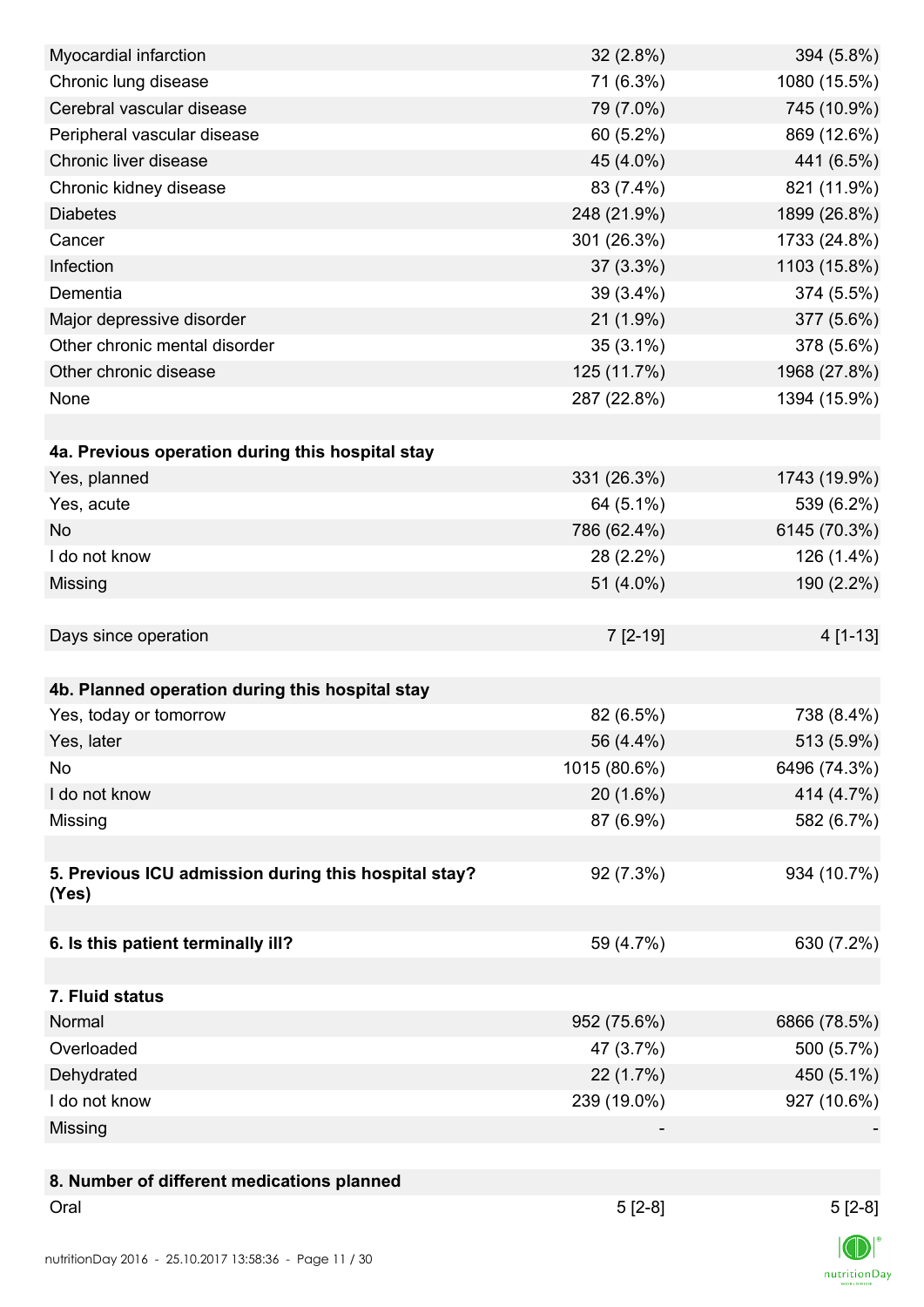| Other                                                                                 | $0 [0-1]$   | $2[1-4]$     |
|---------------------------------------------------------------------------------------|-------------|--------------|
|                                                                                       |             |              |
| 9. Was this patient identified as malnourished or at risk of malnutrition?            |             |              |
| Malnourished                                                                          | 111 (8.8%)  | 871 (10.0%)  |
| At risk                                                                               | 240 (19.0%) | 1543 (17.6%) |
| No                                                                                    | 746 (59.2%) | 5642 (64.5%) |
| I do not know                                                                         | 163 (12.9%) | 687 (7.9%)   |
| Missing                                                                               |             |              |
|                                                                                       |             |              |
| 10. IV Fluids                                                                         |             |              |
| Electrolyte solution (NaCl, Ringers lactate, etc)                                     | 234 (18.6%) | 3469 (39.7%) |
| 5% Glucose solution                                                                   | 40 (3.2%)   | 860 (9.8%)   |
|                                                                                       |             |              |
| 11. Number of ONS drinks planned                                                      | $0 [0-0]$   | $0 [0-0]$    |
|                                                                                       |             |              |
| 12. Nutrition intake                                                                  |             |              |
| Regular hospital food                                                                 | 698 (55.4%) | 4849 (55.5%) |
| Fortified/enriched hospital food                                                      | 44 (3.5%)   | 756 (8.6%)   |
| Protein/energy supplement (e.g. ONS drinks)                                           | 53 (4.2%)   | 998 (11.4%)  |
| <b>Enteral nutrition</b>                                                              | 44 (3.5%)   | 485 (5.5%)   |
| Parenteral nutrition                                                                  | 178 (14.1%) | 479 (5.5%)   |
| Special diet                                                                          | 393 (31.2%) | 3072 (35.1%) |
| None                                                                                  | $39(3.1\%)$ | 474 (5.4%)   |
|                                                                                       |             |              |
| 13a. All lines and Tubes                                                              |             |              |
| <b>Central Venous</b>                                                                 | 37 (2.9%)   | 734 (8.4%)   |
| Peripheral venous access                                                              | 378 (30.0%) | 4122 (47.1%) |
| Nasogastric                                                                           | 23 (1.8%)   | 258 (3.0%)   |
| Nasojejunal                                                                           | 2(0.16%)    | 38 (0.43%)   |
| Nasoduadenal                                                                          | 2(0.16%)    | 22 (0.25%)   |
| Enterostoma                                                                           | 7(0.56%)    | 42 (0.48%)   |
| Percutaneous endoscopy/surgical gastrostomy                                           | 8(0.63%)    | 67 (0.77%)   |
| Percutaneous endoscopy/surgical jejunostomy                                           | $9(0.71\%)$ | 27 (0.31%)   |
| None                                                                                  | 821 (65.2%) | 3894 (44.5%) |
|                                                                                       |             |              |
| 13b. Were there complications with nutrition related lines and tubes since admission? |             |              |
| Yes, previously                                                                       | 13 (1.0%)   | 87 (1.00%)   |
| Yes, ongoing                                                                          | $3(0.24\%)$ | 80 (0.92%)   |
| No                                                                                    | 944 (74.9%) | 7278 (83.2%) |
| I do not know                                                                         | 183 (14.5%) | 846 (9.7%)   |
| Missing                                                                               | 117 (9.3%)  | 452 (5.2%)   |
|                                                                                       |             |              |
| 14. Please indicate if any of the following was done for this patient since admission |             |              |
| Energy requirements were determined                                                   | 825 (65.5%) | 3103 (35.5%) |

nutritionDay 2016 - 25.10.2017 13:58:36 - Page 12 / 30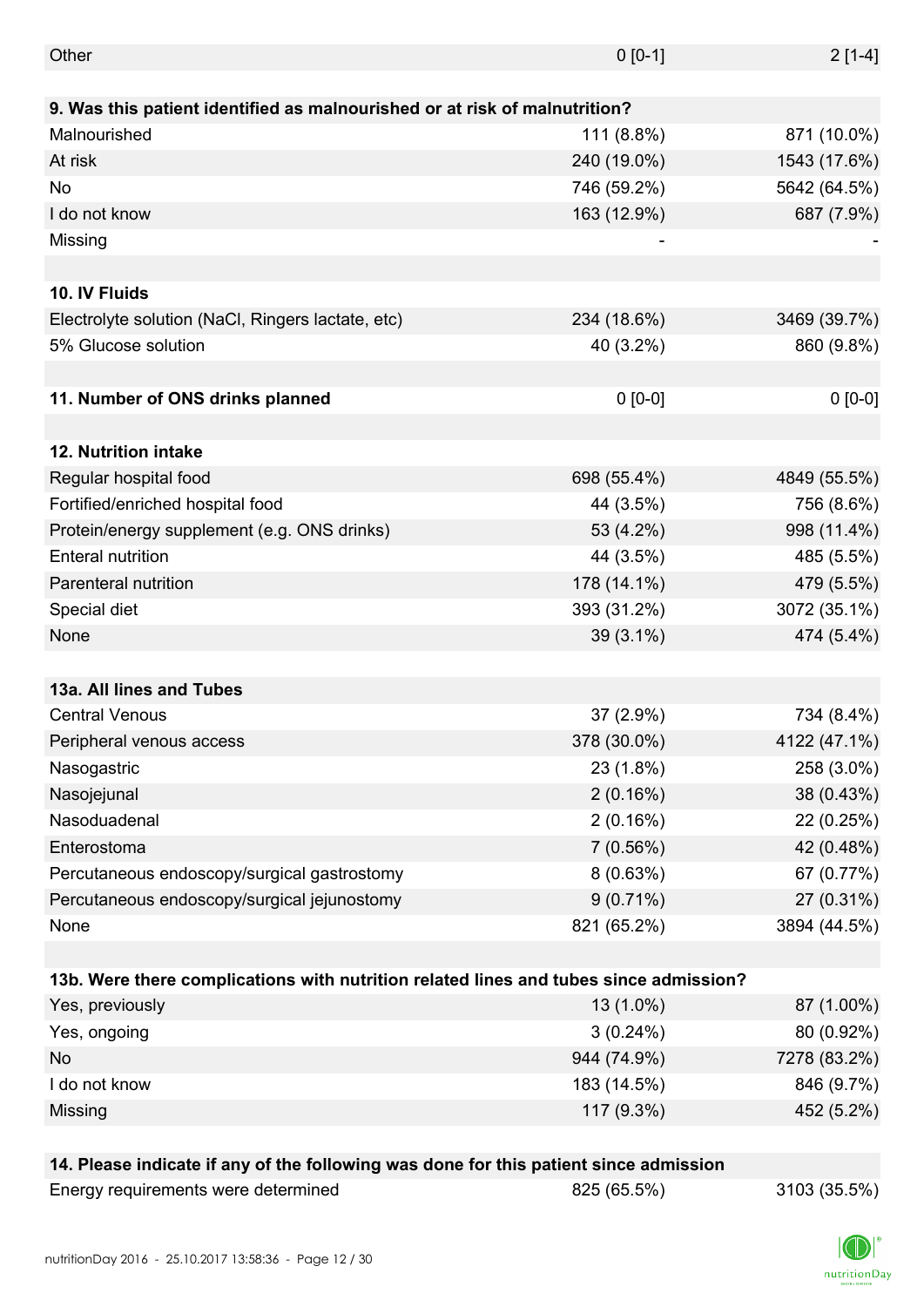| Protein requirements were determined                     | 794 (63.0%) | 2765 (31.6%) |
|----------------------------------------------------------|-------------|--------------|
| Food/Nutrition intake was recorded in the patient record | 795 (63.1%) | 3893 (44.5%) |
| Nutrition treatment plan was developed                   | 578 (45.9%) | 3013 (34.5%) |
| Nutrition expert was consulted                           | 229 (18.2%) | 2890 (33.1%) |
| Malnutrition status is recorded in the patient record    | 230 (18.3%) | 2363 (27.0%) |
| None                                                     |             |              |
|                                                          |             |              |
| 15a. Energy goal                                         |             |              |
| $< 500$ kcal                                             | 145 (11.5%) | 268 (3.1%)   |
| 500-999 kcal                                             | 23 (1.8%)   | $93(1.1\%)$  |
| 1000-1499 kcal                                           | 319 (25.3%) | 884 (10.1%)  |
| 1500-1999 kcal                                           | 573 (45.5%) | 2574 (29.4%) |
| >=2000 kcal                                              | 64 (5.1%)   | 958 (11.0%)  |
| Not determined                                           | 33(2.6%)    | 3200 (36.6%) |
| I do not know                                            | 94 (7.5%)   | 730 (8.3%)   |
| Missing                                                  | $9(0.71\%)$ | 36 (0.41%)   |
|                                                          |             |              |
| 15b. Energy intake                                       |             |              |
| $< 500$ kcal                                             | 210 (16.7%) | 530 (6.1%)   |
| 500-999 kcal                                             | 97 (7.7%)   | 483 (5.5%)   |
| 1000-1499 kcal                                           | 281 (22.3%) | 1101 (12.6%) |
| 1500-1999 kcal                                           | 505 (40.1%) | 1928 (22.1%) |
| >=2000 kcal                                              | 49 (3.9%)   | 584 (6.7%)   |
| Not determined                                           | 15 (1.2%)   | 2964 (33.9%) |
| I do not know                                            | 94 (7.5%)   | 1101 (12.6%) |
| Missing                                                  | $9(0.71\%)$ | 52 (0.59%)   |
|                                                          |             |              |
| 16. Since admission, this patient's health status has    |             |              |
| Improved                                                 | 302 (24.0%) | 4436 (50.7%) |
| Deteriorated                                             | 66 (5.2%)   | 485 (5.5%)   |
| Remained the same                                        | 582 (46.2%) | 2411 (27.6%) |
| This patient has just been admitted                      | 78 (6.2%)   | 555 (6.3%)   |
| I do not know                                            | 232 (18.4%) | 856 (9.8%)   |
| Missing                                                  |             |              |
|                                                          |             |              |
| Length of hospital stay (days)                           | 19 [9-37]   | 12 [6-24]    |
|                                                          |             |              |
| <b>Outcome Code</b>                                      |             |              |
| 1= Still in the hospital                                 | 218 (17.3%) | 748 (8.6%)   |
| 2= Transferred to another hospital                       | 58 (4.6%)   | 211 (2.4%)   |
| 3= Transferred to long term care                         | $14(1.1\%)$ | 360 (4.1%)   |
| 4= Rehabilitation                                        | 6(0.48%)    | 486 (5.6%)   |
| 5= Discharged home                                       | 845 (67.1%) | 6417 (73.4%) |
| 6= Death                                                 | $30(2.4\%)$ | 260 (3.0%)   |

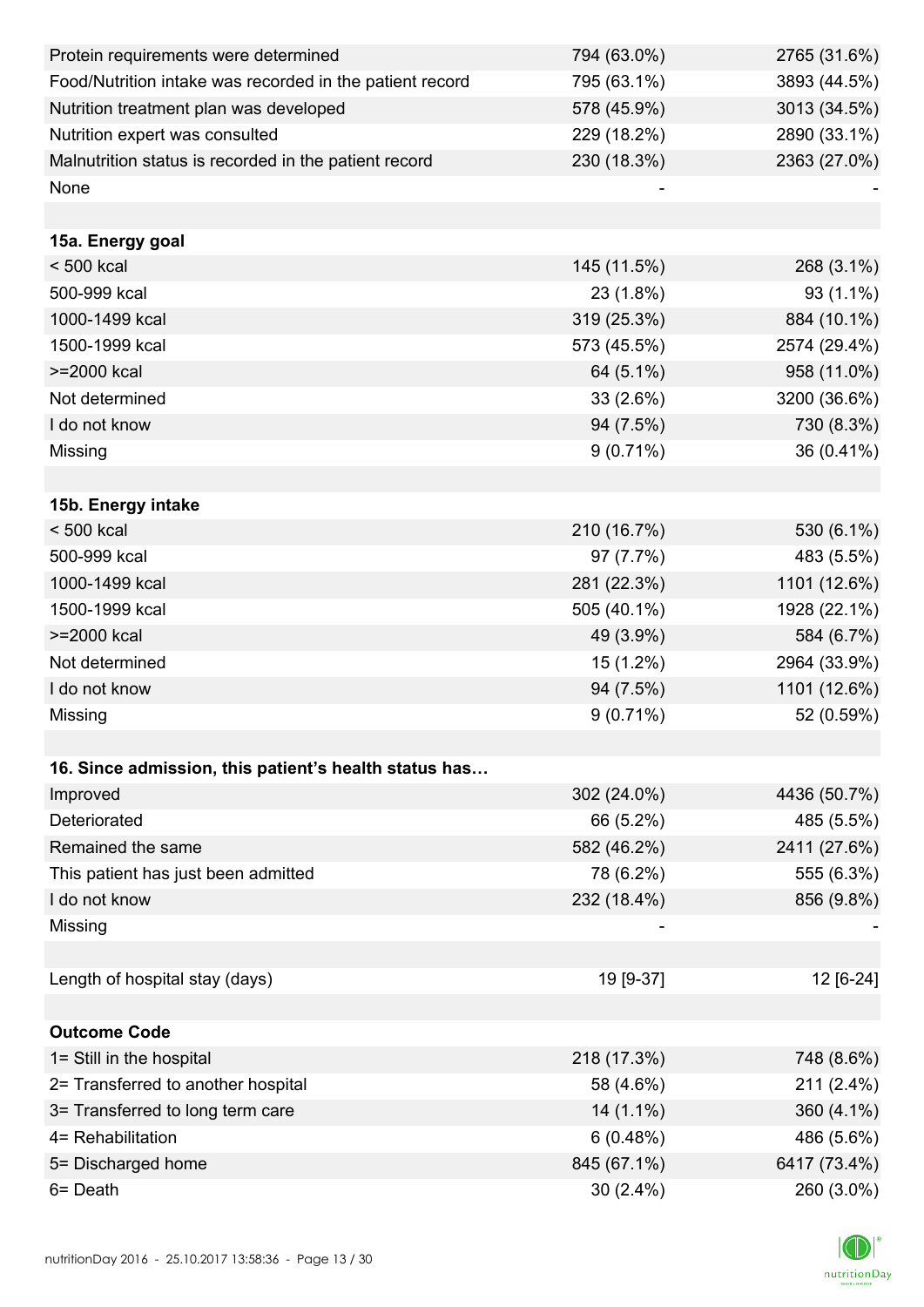| $7 =$ Others                         |             | 173 (2.0%)   |
|--------------------------------------|-------------|--------------|
| Missing                              | 89 (7.1%)   | 88 (1.0%)    |
|                                      |             |              |
| <b>Readmitted since ND</b>           |             |              |
| $1 = No$                             | 749 (78.6%) | 6055 (78.3%) |
| 2= Yes, same hospital planned        | 73 (7.7%)   | 457 (5.9%)   |
| 3= Yes, same hospital unplanned      | 24(2.5%)    | 454 (5.9%)   |
| 4= Yes, different hospital planned   | $2(0.21\%)$ | 44 (0.57%)   |
| 5= Yes, different hospital unplanned | $2(0.21\%)$ | 44 (0.57%)   |
| 6= Unknown                           | 47 (4.9%)   | 299 (3.9%)   |
| Missing                              | 54 (5.7%)   | 386 (5.0%)   |

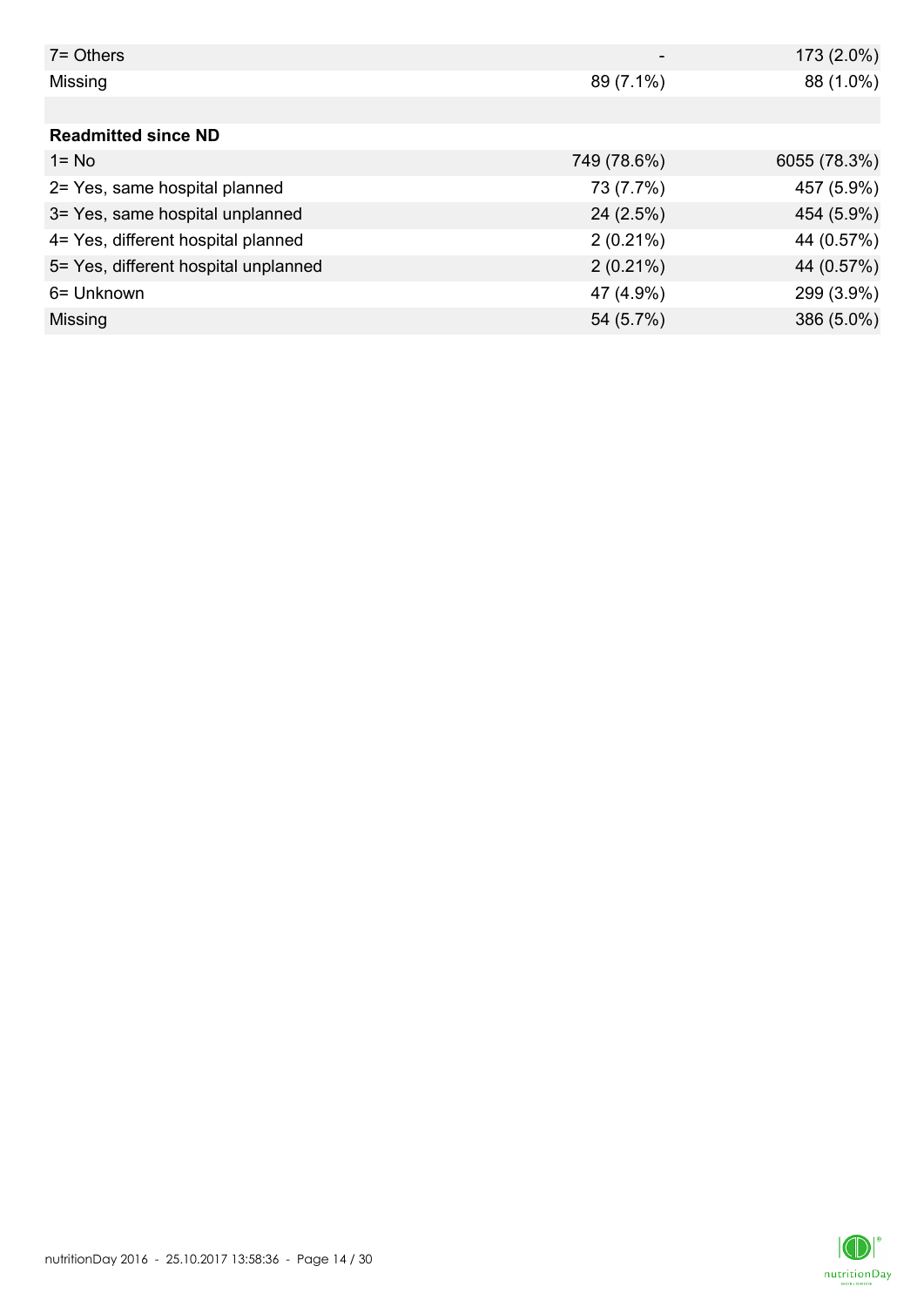| <b>YOUR RESULTS</b><br>1. What are your typical dietary habits?<br>No special dietary habits<br>856 (72.7%)<br>I am vegetarian<br>14 (1.2%)<br>I adhee to a vegan diet<br>28 (2.4%)<br>6(0.51%)<br>I eat gluten-free diet<br>72 (6.1%)<br>I avoid added sugars<br>I avoid carbohydrates<br>23 (2.0%)<br>I eat a low fat-diet<br>68 (5.8%)<br>I am lactose intolerant<br>19 (1.6%)<br>Other special diet due to intolerances/allergies<br>26 (2.2%)<br>34 (2.9%)<br>Other<br>187 (15.9%)<br>No answer given<br>2. Where did you live before your current hospital admission?<br>At home<br>972 (82.6%)<br>In a nursing home or other live-in facility<br>19 (1.6%)<br>I was transferred from another hospital<br>$25(2.1\%)$<br>$13(1.1\%)$<br>Other<br>148 (12.6%)<br>Missing<br>3. In general, are you able to walk?<br>Yes<br>869 (73.8%)<br>Yes, with someone's help<br>83 (7.1%)<br>Yes, independently using a cane, walker, or crutches<br>115 (9.8%)<br>No, I have a wheelchair<br>62 (5.3%)<br>No, I am bedridden<br>29 (2.5%)<br>19 (1.6%)<br>Missing | <b>REFERENCE RESULTS</b><br>5885 (69.8%)<br>142 (1.7%)<br>50 (0.59%)<br>73 (0.87%)<br>1290 (15.3%)<br>477 (5.7%)<br>972 (11.5%)<br>328 (3.9%)<br>171 (2.0%)<br>603 (7.2%)<br>162 (1.9%)<br>7497 (89.0%) |
|---------------------------------------------------------------------------------------------------------------------------------------------------------------------------------------------------------------------------------------------------------------------------------------------------------------------------------------------------------------------------------------------------------------------------------------------------------------------------------------------------------------------------------------------------------------------------------------------------------------------------------------------------------------------------------------------------------------------------------------------------------------------------------------------------------------------------------------------------------------------------------------------------------------------------------------------------------------------------------------------------------------------------------------------------------------|---------------------------------------------------------------------------------------------------------------------------------------------------------------------------------------------------------|
|                                                                                                                                                                                                                                                                                                                                                                                                                                                                                                                                                                                                                                                                                                                                                                                                                                                                                                                                                                                                                                                               |                                                                                                                                                                                                         |
|                                                                                                                                                                                                                                                                                                                                                                                                                                                                                                                                                                                                                                                                                                                                                                                                                                                                                                                                                                                                                                                               |                                                                                                                                                                                                         |
|                                                                                                                                                                                                                                                                                                                                                                                                                                                                                                                                                                                                                                                                                                                                                                                                                                                                                                                                                                                                                                                               |                                                                                                                                                                                                         |
|                                                                                                                                                                                                                                                                                                                                                                                                                                                                                                                                                                                                                                                                                                                                                                                                                                                                                                                                                                                                                                                               |                                                                                                                                                                                                         |
|                                                                                                                                                                                                                                                                                                                                                                                                                                                                                                                                                                                                                                                                                                                                                                                                                                                                                                                                                                                                                                                               |                                                                                                                                                                                                         |
|                                                                                                                                                                                                                                                                                                                                                                                                                                                                                                                                                                                                                                                                                                                                                                                                                                                                                                                                                                                                                                                               |                                                                                                                                                                                                         |
|                                                                                                                                                                                                                                                                                                                                                                                                                                                                                                                                                                                                                                                                                                                                                                                                                                                                                                                                                                                                                                                               |                                                                                                                                                                                                         |
|                                                                                                                                                                                                                                                                                                                                                                                                                                                                                                                                                                                                                                                                                                                                                                                                                                                                                                                                                                                                                                                               |                                                                                                                                                                                                         |
|                                                                                                                                                                                                                                                                                                                                                                                                                                                                                                                                                                                                                                                                                                                                                                                                                                                                                                                                                                                                                                                               |                                                                                                                                                                                                         |
|                                                                                                                                                                                                                                                                                                                                                                                                                                                                                                                                                                                                                                                                                                                                                                                                                                                                                                                                                                                                                                                               |                                                                                                                                                                                                         |
|                                                                                                                                                                                                                                                                                                                                                                                                                                                                                                                                                                                                                                                                                                                                                                                                                                                                                                                                                                                                                                                               |                                                                                                                                                                                                         |
|                                                                                                                                                                                                                                                                                                                                                                                                                                                                                                                                                                                                                                                                                                                                                                                                                                                                                                                                                                                                                                                               |                                                                                                                                                                                                         |
|                                                                                                                                                                                                                                                                                                                                                                                                                                                                                                                                                                                                                                                                                                                                                                                                                                                                                                                                                                                                                                                               |                                                                                                                                                                                                         |
|                                                                                                                                                                                                                                                                                                                                                                                                                                                                                                                                                                                                                                                                                                                                                                                                                                                                                                                                                                                                                                                               |                                                                                                                                                                                                         |
|                                                                                                                                                                                                                                                                                                                                                                                                                                                                                                                                                                                                                                                                                                                                                                                                                                                                                                                                                                                                                                                               |                                                                                                                                                                                                         |
|                                                                                                                                                                                                                                                                                                                                                                                                                                                                                                                                                                                                                                                                                                                                                                                                                                                                                                                                                                                                                                                               |                                                                                                                                                                                                         |
|                                                                                                                                                                                                                                                                                                                                                                                                                                                                                                                                                                                                                                                                                                                                                                                                                                                                                                                                                                                                                                                               | 287 (3.4%)                                                                                                                                                                                              |
|                                                                                                                                                                                                                                                                                                                                                                                                                                                                                                                                                                                                                                                                                                                                                                                                                                                                                                                                                                                                                                                               | 418 (5.0%)                                                                                                                                                                                              |
|                                                                                                                                                                                                                                                                                                                                                                                                                                                                                                                                                                                                                                                                                                                                                                                                                                                                                                                                                                                                                                                               |                                                                                                                                                                                                         |
|                                                                                                                                                                                                                                                                                                                                                                                                                                                                                                                                                                                                                                                                                                                                                                                                                                                                                                                                                                                                                                                               | 139 (1.6%)<br>87 (1.0%)                                                                                                                                                                                 |
|                                                                                                                                                                                                                                                                                                                                                                                                                                                                                                                                                                                                                                                                                                                                                                                                                                                                                                                                                                                                                                                               |                                                                                                                                                                                                         |
|                                                                                                                                                                                                                                                                                                                                                                                                                                                                                                                                                                                                                                                                                                                                                                                                                                                                                                                                                                                                                                                               |                                                                                                                                                                                                         |
|                                                                                                                                                                                                                                                                                                                                                                                                                                                                                                                                                                                                                                                                                                                                                                                                                                                                                                                                                                                                                                                               | 5392 (64.0%)                                                                                                                                                                                            |
|                                                                                                                                                                                                                                                                                                                                                                                                                                                                                                                                                                                                                                                                                                                                                                                                                                                                                                                                                                                                                                                               | 899 (10.7%)                                                                                                                                                                                             |
|                                                                                                                                                                                                                                                                                                                                                                                                                                                                                                                                                                                                                                                                                                                                                                                                                                                                                                                                                                                                                                                               | 1107 (13.1%)                                                                                                                                                                                            |
|                                                                                                                                                                                                                                                                                                                                                                                                                                                                                                                                                                                                                                                                                                                                                                                                                                                                                                                                                                                                                                                               | 355 (4.2%)                                                                                                                                                                                              |
|                                                                                                                                                                                                                                                                                                                                                                                                                                                                                                                                                                                                                                                                                                                                                                                                                                                                                                                                                                                                                                                               | 548 (6.5%)                                                                                                                                                                                              |
|                                                                                                                                                                                                                                                                                                                                                                                                                                                                                                                                                                                                                                                                                                                                                                                                                                                                                                                                                                                                                                                               | 127 (1.5%)                                                                                                                                                                                              |
|                                                                                                                                                                                                                                                                                                                                                                                                                                                                                                                                                                                                                                                                                                                                                                                                                                                                                                                                                                                                                                                               |                                                                                                                                                                                                         |
| 4. In general, how would you say your health is?                                                                                                                                                                                                                                                                                                                                                                                                                                                                                                                                                                                                                                                                                                                                                                                                                                                                                                                                                                                                              |                                                                                                                                                                                                         |
| Very good<br>60 (5.1%)                                                                                                                                                                                                                                                                                                                                                                                                                                                                                                                                                                                                                                                                                                                                                                                                                                                                                                                                                                                                                                        | 615 (7.3%)                                                                                                                                                                                              |
| 326 (27.7%)<br>Good                                                                                                                                                                                                                                                                                                                                                                                                                                                                                                                                                                                                                                                                                                                                                                                                                                                                                                                                                                                                                                           | 3078 (36.5%)                                                                                                                                                                                            |
| 480 (40.8%)<br>Fair                                                                                                                                                                                                                                                                                                                                                                                                                                                                                                                                                                                                                                                                                                                                                                                                                                                                                                                                                                                                                                           | 3196 (37.9%)                                                                                                                                                                                            |
| 250 (21.2%)<br>Poor                                                                                                                                                                                                                                                                                                                                                                                                                                                                                                                                                                                                                                                                                                                                                                                                                                                                                                                                                                                                                                           | 1144 (13.6%)                                                                                                                                                                                            |
| Very poor<br>42 (3.6%)                                                                                                                                                                                                                                                                                                                                                                                                                                                                                                                                                                                                                                                                                                                                                                                                                                                                                                                                                                                                                                        | 254 (3.0%)                                                                                                                                                                                              |
| Missing<br>19 (1.6%)                                                                                                                                                                                                                                                                                                                                                                                                                                                                                                                                                                                                                                                                                                                                                                                                                                                                                                                                                                                                                                          | 141 (1.7%)                                                                                                                                                                                              |
| 5. Over the last 12 months prior to your current hospital admission approximately                                                                                                                                                                                                                                                                                                                                                                                                                                                                                                                                                                                                                                                                                                                                                                                                                                                                                                                                                                             |                                                                                                                                                                                                         |
| how many times have you seen a doctor?<br>$10[3-12]$                                                                                                                                                                                                                                                                                                                                                                                                                                                                                                                                                                                                                                                                                                                                                                                                                                                                                                                                                                                                          | $4[2-10]$                                                                                                                                                                                               |
| how many times have you been admitted to the<br>$1[0-2]$                                                                                                                                                                                                                                                                                                                                                                                                                                                                                                                                                                                                                                                                                                                                                                                                                                                                                                                                                                                                      |                                                                                                                                                                                                         |

| 100                                                  |            |            |
|------------------------------------------------------|------------|------------|
| how many nights in total have you spent in hospital? | $3$ [0-18] | $5 [0-15]$ |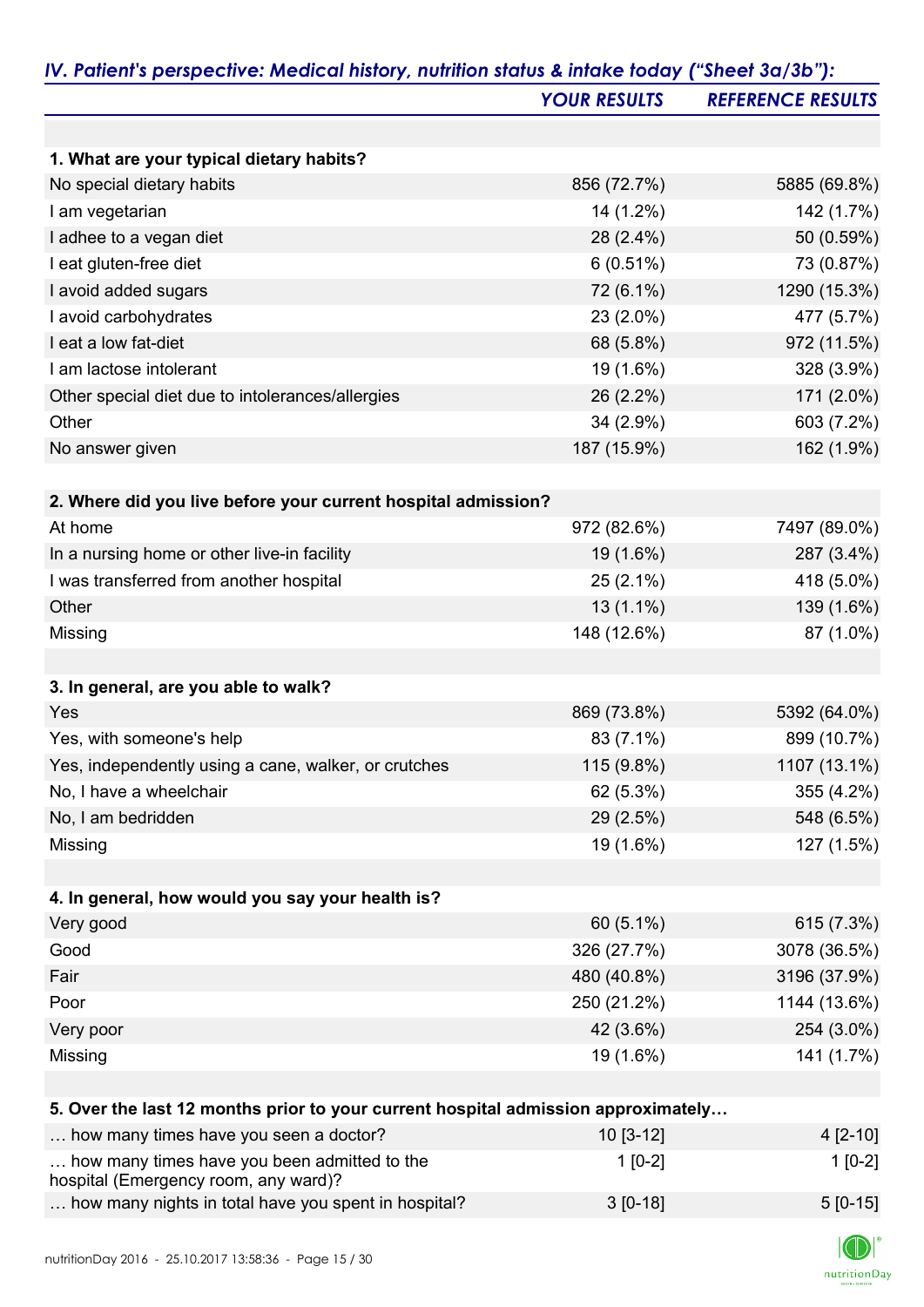| 6. How many different medications do you take routinely each day (prior to hospitalisation)? |             |              |
|----------------------------------------------------------------------------------------------|-------------|--------------|
| $1 - 2$                                                                                      | 192 (16.3%) | 1638 (19.4%) |
| $3-5$                                                                                        | 240 (20.4%) | 2272 (27.0%) |
| More than 5                                                                                  | 378 (32.1%) | 2608 (30.9%) |
| None                                                                                         | 157 (13.3%) | 1375 (16.3%) |
| I do not know                                                                                | 46 (3.9%)   | 429 (5.1%)   |
| Missing                                                                                      | 164 (13.9%) | 106 (1.3%)   |
|                                                                                              |             |              |
| 7. Do you have health insurance?                                                             |             |              |
| Yes, private insurance only                                                                  | 63 (5.4%)   | 1250 (14.8%) |
| Yes, public insurance only                                                                   | 378 (32.1%) | 4213 (50.0%) |
| Yes, both                                                                                    | 411 (34.9%) | 1101 (13.1%) |
| None                                                                                         | 40 (3.4%)   | 1114 (13.2%) |
| I prefer not to answer                                                                       | 79 (6.7%)   | 483 (5.7%)   |
| Missing                                                                                      | 206 (17.5%) | 267 (3.2%)   |
|                                                                                              |             |              |
| 8. What was your weight 5 years ago?                                                         | 60 [52-70]  | 70 [60-83]   |
| I do not know                                                                                | 305 (25.9%) | 2268 (26.9%) |
|                                                                                              |             |              |
| 9a. Have you lost weight within the last 3 months?                                           |             |              |
| Yes, intentionally                                                                           | 157 (13.3%) | 795 (9.4%)   |
| Yes, unintentionally                                                                         | 364 (30.9%) | 3179 (37.7%) |
| No, my weight stayed the same                                                                | 420 (35.7%) | 2488 (29.5%) |
| No, I gained weight                                                                          | 121 (10.3%) | 911 (10.8%)  |
| I do not know                                                                                | 94 (8.0%)   | 856 (10.2%)  |
| Missing                                                                                      | 21 (1.8%)   | 199 (2.4%)   |
|                                                                                              |             |              |
| 9b. If yes, how many kg did you lose?                                                        | $5[3-9]$    | $6[3-10]$    |
| I do not know                                                                                | 80 (15.4%)  | 672 (16.9%)  |
|                                                                                              |             |              |
| 10. Did you know about your hospitalisation two days                                         | 553 (56.1%) | 3142 (39.1%) |
| before admission? (Yes)                                                                      |             |              |
|                                                                                              |             |              |
| 11. Please indicate if you                                                                   |             |              |
| were weighed at admission                                                                    | 842 (81.5%) | 4710 (56.2%) |
| were informed about your nutrition status                                                    | 350 (34.2%) | 2651 (32.0%) |
| were informed about nutrition care options                                                   | 155 (15.3%) | 2341 (28.3%) |
| received special nutrition care                                                              | 122 (12.0%) | 2232 (27.0%) |
|                                                                                              |             |              |
| 12. How well have you eaten in the week before you were admitted to the hospital?            |             |              |
| More than normal                                                                             | 56 (4.9%)   | 366 (4.4%)   |

|                      | <b>JU 14.9701</b> | $000$ (4.470) |
|----------------------|-------------------|---------------|
| Normal               | 794 (68.9%)       | 5184 (62.0%)  |
| About 3/4 of normal  | $99(8.6\%)$       | 801 (9.6%)    |
| About half of normal | $92(8.0\%)$       | 1028 (12.3%)  |

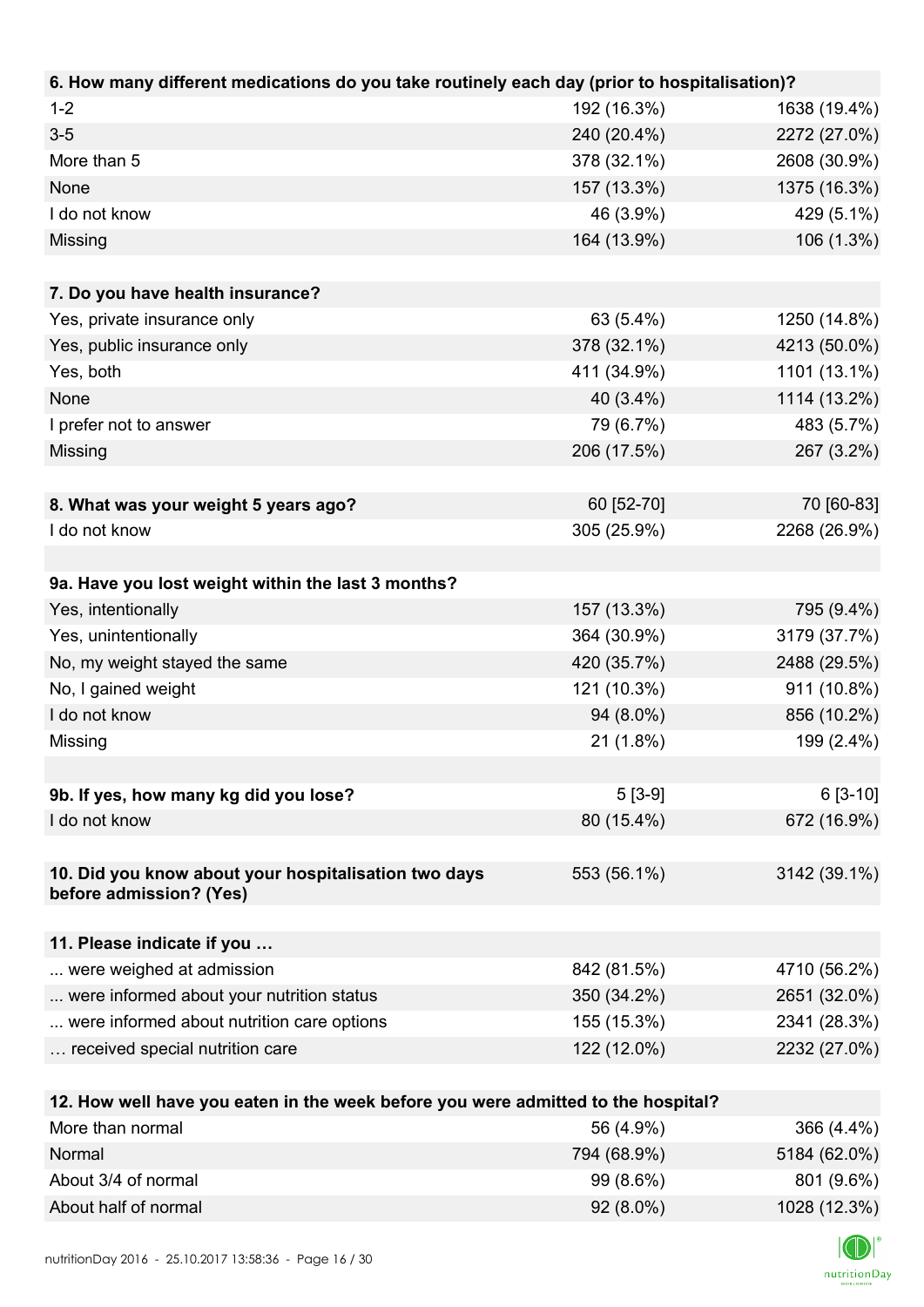|                                                                                | 80 (6.9%)   | 750 (9.0%)                |
|--------------------------------------------------------------------------------|-------------|---------------------------|
| I do not know                                                                  | $13(1.1\%)$ | 82 (0.98%)                |
| Missing                                                                        | 19 (1.6%)   | 157 (1.9%)                |
|                                                                                |             |                           |
| 13. In general, how satisfied are you with the food at the hospital?           |             |                           |
| Very satisfied                                                                 | 147 (12.7%) | 2303 (27.5%)              |
| Somewhat satisfied                                                             | 151 (13.1%) | 2525 (30.2%)              |
| <b>Neutral</b>                                                                 | 405 (35.1%) | 1669 (19.9%)              |
| <b>Dissatisfied</b>                                                            | 97 (8.4%)   | 652 (7.8%)                |
| Very dissatisfied                                                              | 15 (1.3%)   | 252 (3.0%)                |
| I do not know                                                                  | 136 (11.8%) | 712 (8.5%)                |
| Missing                                                                        | 202 (17.5%) | 255 (3.0%)                |
|                                                                                |             |                           |
| 14. Did you get any help with eating TODAY?                                    |             |                           |
| Yes, from family or friends                                                    | 33 (2.9%)   | 910 (10.9%)               |
| Yes, from hospital staff                                                       | 54 (4.7%)   | 544 (6.5%)                |
| No                                                                             | 880 (76.3%) | 6450 (77.1%)              |
| I do not know                                                                  | 10 (0.87%)  | 107 (1.3%)                |
| Missing                                                                        | 176 (15.3%) | 357 (4.3%)                |
|                                                                                |             |                           |
| 15. Were you able to eat without interruption TODAY?<br>(Yes)                  | 835 (87.3%) | 5869 (74.5%)              |
|                                                                                |             |                           |
| 16a. Please indicate how much hospital food you ate for lunch or dinner TODAY: |             |                           |
| About all                                                                      | 794 (68.9%) | 4051 (48.4%)              |
| 1/2                                                                            | 160 (13.9%) | 1966 (23.5%)              |
| 1/4                                                                            | 81 (7.0%)   | 1005 (12.0%)              |
|                                                                                |             |                           |
| Nothing                                                                        | 69 (6.0%)   | 975 (11.7%)               |
| Missing                                                                        | 49 (4.2%)   | 371 (4.4%)                |
|                                                                                |             |                           |
| 16b. The portion size of the meal I ordered TODAY was                          |             |                           |
| Standard                                                                       | 669 (58.0%) | 5388 (64.4%)              |
| Smaller                                                                        | 113 (9.8%)  | 778 (9.3%)                |
| Larger                                                                         | 48 (4.2%)   | 328 (3.9%)                |
| I do not know                                                                  | 113 (9.8%)  | 848 (10.1%)               |
| Missing                                                                        | 210 (18.2%) | 1026 (12.3%)              |
|                                                                                |             |                           |
| 17. If you did not eat everything of your meal, please tell us why:            |             |                           |
| I did not like the type of food offered                                        | 26 (8.4%)   | 570 (14.4%)               |
| I did not like the smell/taste of the food                                     | 53 (17.1%)  | 443 (11.2%)               |
| The food did not fit my cultural/religious preferences                         | $1(0.32\%)$ | 47 (1.2%)                 |
| The food was too hot                                                           | $1(0.32\%)$ | 14 (0.35%)                |
| The food was too cold                                                          | $6(1.9\%)$  | 86 (2.2%)                 |
| Due to food allergy/intolerance<br>I was not hungry at that time               | 56 (18.1%)  | 25 (0.63%)<br>672 (17.0%) |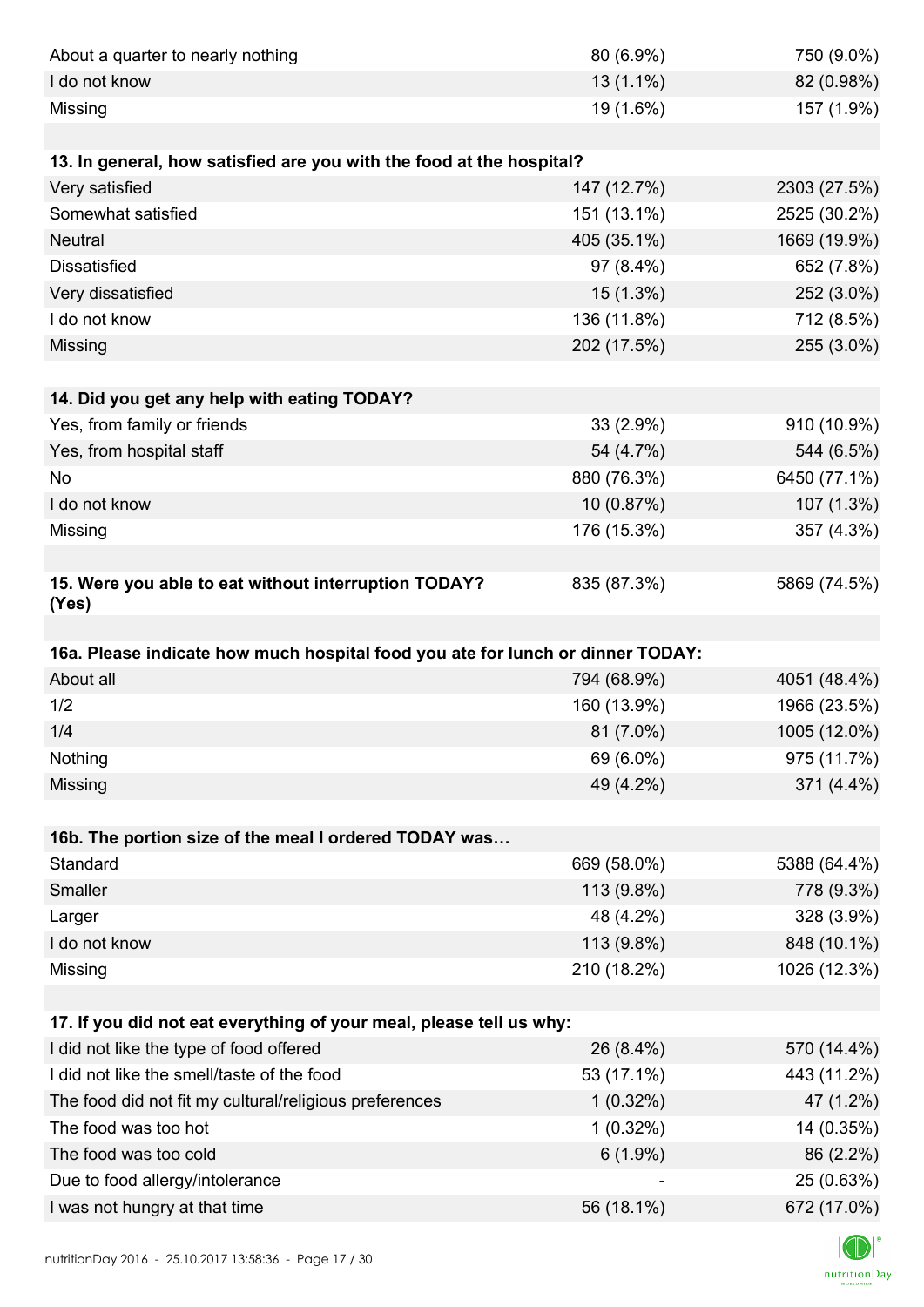| I do not have my usual appetite                                                      | 81 (26.1%)  | 1114 (28.2%) |
|--------------------------------------------------------------------------------------|-------------|--------------|
| I have problems chewing/swallowing                                                   | 15 (4.8%)   | 225 (5.7%)   |
| I normally eat less than what was served                                             | 40 (12.9%)  | 428 (10.8%)  |
| I had nausea/vomiting                                                                | 29 (9.4%)   | 327 (8.3%)   |
| I was too tired                                                                      | $22(7.1\%)$ | 219 (5.5%)   |
| I cannot eat without help                                                            | 2(0.65%)    | 68 (1.7%)    |
| I was not allowed to eat                                                             | 29 (9.4%)   | 449 (11.4%)  |
| I had an exam, surgery, or test and missed my meal                                   | 24 (7.7%)   | 234 (5.9%)   |
| I did not get requested food                                                         | $1(0.32\%)$ | 53 (1.3%)    |
| No answer given                                                                      | 41 (13.2%)  | 481 (12.2%)  |
|                                                                                      |             |              |
| 18. Enter the number of glasses/cups of the drinks you consumed in the last 24 hours |             |              |
| Water                                                                                | $2[1-3]$    | $3[2-5]$     |
| Tea                                                                                  | $3[1-3]$    | $1[0-2]$     |
| Coffee                                                                               | $1 [0-1]$   | $1[0-2]$     |
| <b>Milk</b>                                                                          | $1 [0-1]$   | $1[0-1]$     |
| Fruit juice                                                                          | $0 [0-1]$   | $1[0-2]$     |
| Soft drinks                                                                          | $0 [0-0]$   | $0[0-1]$     |
| <b>Nutrition drink</b>                                                               | $0 [0-0]$   | $0 [0-1]$    |
| Other                                                                                | $0 [0-0]$   | $0 [0-1]$    |
|                                                                                      |             |              |
| 19a. Did you eat any food apart from hospital food<br><b>TODAY?</b>                  | 324 (29.4%) | 2048 (26.7%) |
| 19b. If yes, what did you eat?                                                       |             |              |
| Sweet snacks                                                                         | 75 (23.1%)  | 501 (24.5%)  |
| Salty snacks                                                                         | 74 (22.8%)  | 273 (13.3%)  |
| Homemade food                                                                        | 25 (7.7%)   | 302 (14.7%)  |
| Fruits                                                                               | 91 (28.1%)  | 724 (35.4%)  |
| Dairy products                                                                       | 64 (19.8%)  | 212 (10.4%)  |
| Food delivered/restaurant                                                            | $6(1.9\%)$  | 84 (4.1%)    |
| Sandwich                                                                             | 23 (7.1%)   | 139 (6.8%)   |
| Other                                                                                | 73 (22.5%)  | 400 (19.5%)  |
|                                                                                      |             |              |
| 20. How has your food intake changed since your hospital admission?                  |             |              |
| Increased                                                                            | 86 (7.5%)   | 1138 (13.6%) |
| Decreased                                                                            | 208 (18.0%) | 2694 (32.2%) |
| Stayed the same                                                                      | 503 (43.6%) | 3504 (41.9%) |
| I do not know                                                                        | 145 (12.6%) | 582 (7.0%)   |
| Missing                                                                              | 211 (18.3%) | 450 (5.4%)   |
|                                                                                      |             |              |
| 21. TODAY I feel                                                                     |             |              |
| Stronger than at admission                                                           | 339 (29.4%) | 3635 (43.4%) |
| Weaker than at admission                                                             | 119 (10.3%) | 1458 (17.4%) |
| Same as at admission                                                                 | 362 (31.4%) | 2363 (28.2%) |
|                                                                                      |             |              |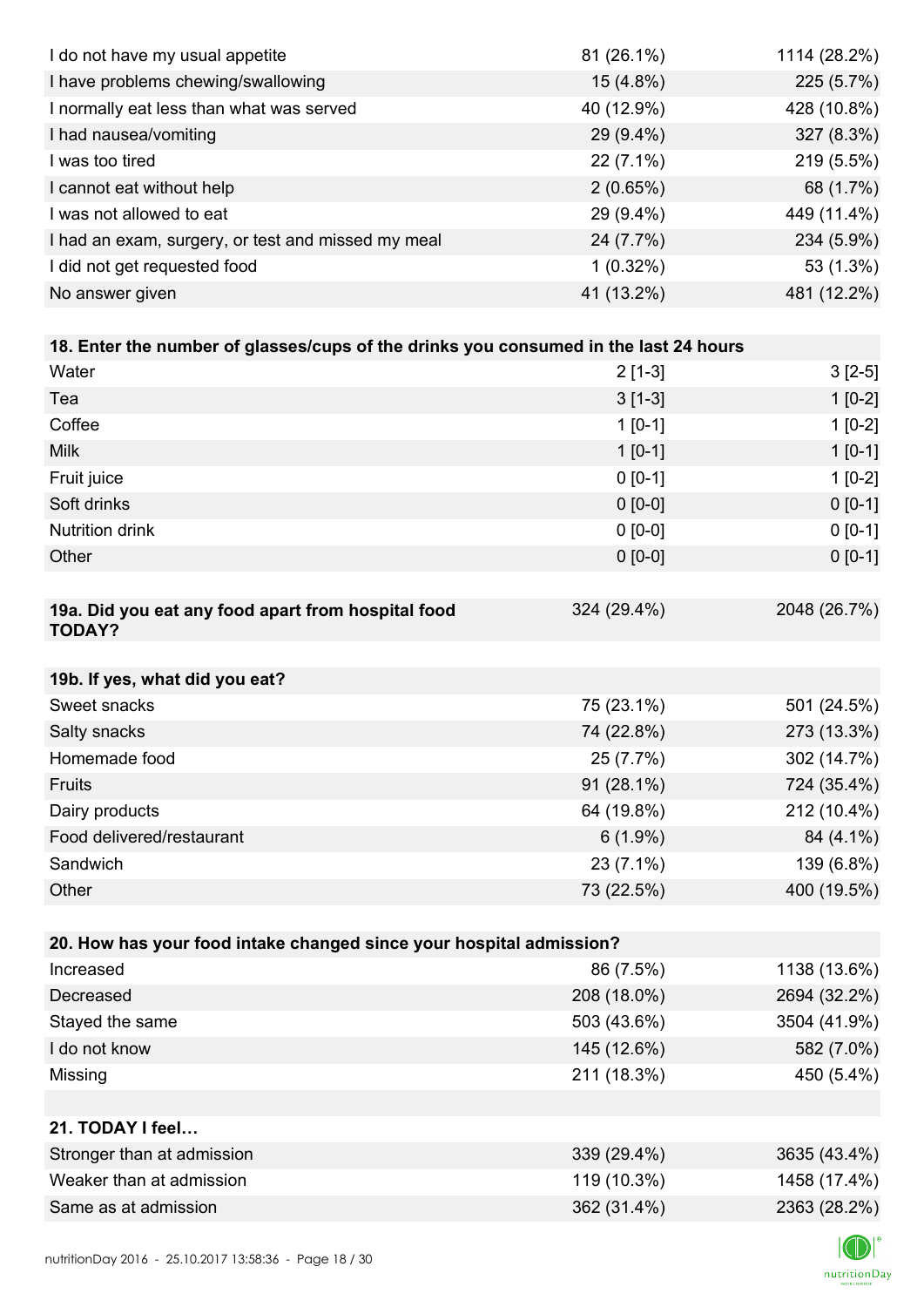| I was admitted today                                 | 54 (4.7%)   | 236 (2.8%)   |
|------------------------------------------------------|-------------|--------------|
| I do not know                                        | 116 (10.1%) | 454 (5.4%)   |
| Missing                                              | 163 (14.1%) | 222 (2.7%)   |
|                                                      |             |              |
| 22. Can you walk without assistance TODAY?           |             |              |
| <b>Yes</b>                                           | 816 (70.8%) | 4925 (58.9%) |
| No, only with assistance                             | 235 (20.4%) | 2067 (24.7%) |
| No, I stay in bed                                    | 67 (5.8%)   | 929 (11.1%)  |
| Missing                                              | $35(3.0\%)$ | 447 (5.3%)   |
|                                                      |             |              |
| 23. Did anyone help you complete this questionnaire? | 379 (33.8%) | 5634 (69.0%) |

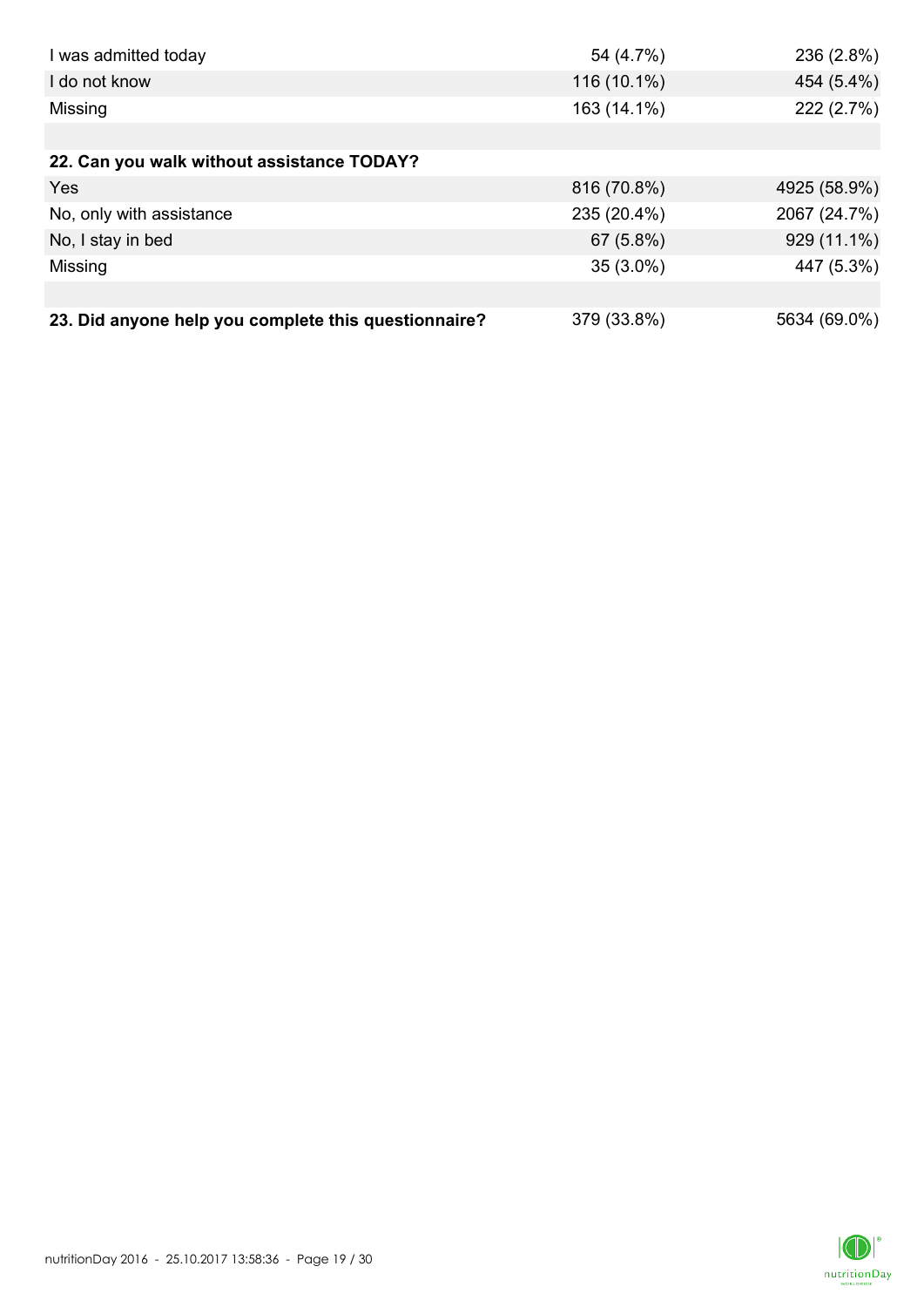## *V. Oncology: Unit organisation and structures ("Sheet 1 onco"):*

|                                                                           | <b>YOUR RESULTS</b>      | <b>REFERENCE RESULTS</b> |
|---------------------------------------------------------------------------|--------------------------|--------------------------|
| Number of units with cancer patients:                                     | 32                       | 113                      |
| <b>Computerized system in hospital:</b>                                   | 31 units (97%) YES       | 109 units (96%) YES      |
| Nutritional treatment of cancer patients is part of<br>overall care plan  | 27 units (84%) YES       | 95 units (84%) YES       |
| <b>Nutritional treatment is considered</b>                                |                          |                          |
| Routinely                                                                 | $9(28,1\%)$              | 56 (49.6%)               |
| When patient asks                                                         | $9(28,1\%)$              | 29 (25.7%)               |
| When body weight loss > 10%                                               | 7(21,9%)                 | 39 (34.5%)               |
| During palliative phase                                                   | 15 (46,9%)               | 33 (29.2%)               |
| Other                                                                     |                          | 6(5.31%)                 |
| Missing                                                                   | 5(15,6%)                 | 17 (15.0%)               |
|                                                                           |                          |                          |
| Nutritional treatment is not part of the<br>comprehensive approach due to |                          |                          |
| Lack of evidence                                                          | 1(3,13%)                 | 7(6.19%)                 |
| No knowledge of the field                                                 | 2(6,25%)                 | 7(6.19%)                 |
| No reimbursement                                                          |                          | 7(6.19%)                 |
| It feeds the tumour                                                       |                          | 1(0.88%)                 |
| Other                                                                     |                          | $4(3.54\%)$              |
| Nutritional therapy used for cancer patients                              |                          |                          |
| Nutrition according to nutrition plan                                     | 22 (68,8%)               | 64 (56.6%)               |
| Calculation of energy needs                                               | 26 (81,3%)               | 82 (72.6%)               |
| Monitoring patients intake and use of oral<br>supplements                 | 30 (93,8%)               | 99 (87.6%)               |
| None                                                                      |                          | 4(3.54%)                 |
| Other                                                                     | 1(3,13%)                 | 5(4.42%)                 |
| Missing                                                                   | 1(3,13%)                 | 2(1.77%)                 |
| Nutritional therapy is not used due to                                    |                          |                          |
| Lack of evidence                                                          |                          | 2(1.77%)                 |
| Lack of experience                                                        |                          | $6(5.31\%)$              |
| No reimbursement                                                          |                          | 3(2.65%)                 |
| Lack of dietitians                                                        |                          | 8(7.08%)                 |
| Lack of other experts                                                     | $\overline{\phantom{a}}$ | 3(2.65%)                 |
| Other                                                                     |                          | 1(0.88%)                 |
| Missing                                                                   |                          |                          |
|                                                                           |                          |                          |

#### **Assessment of parameters in cancer patients & methods used:**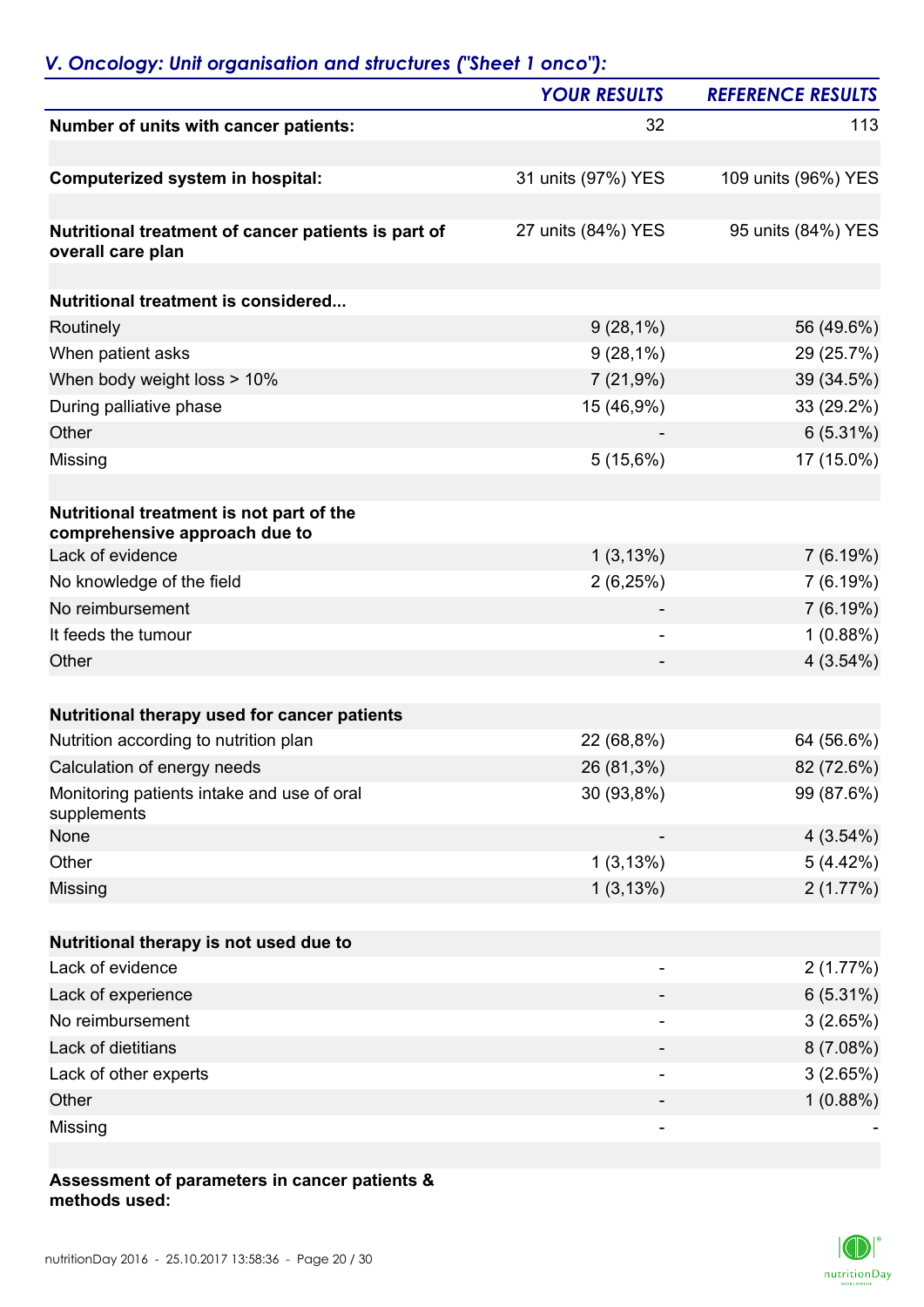| Anthropometry/Body composition: |              |            |
|---------------------------------|--------------|------------|
| <b>Body weight</b>              |              |            |
| Regularly                       | 27 (84,4%)   | 75 (66.4%) |
| At chemotherapy                 | $1(3, 13\%)$ | 12 (10.6%) |
| When necessary                  | 3(9,38%)     | 23 (20.4%) |
| <b>Never</b>                    |              | 1(0.88%)   |
| Unknown                         |              | 1(0.88%)   |
| Missing                         | 1(3,13%)     | 1(0.88%)   |
|                                 |              |            |
| Anthropometrics (circumference) |              |            |
| Regularly                       | $8(25,0\%)$  | 12 (10.6%) |
| At chemotherapy                 |              | 1(0.88%)   |
| When necessary                  | 19 (59,4%)   | 40 (35.4%) |
| <b>Never</b>                    | $4(12,5\%)$  | 53 (46.9%) |
| Unknown                         |              | 1(0.88%)   |
| Missing                         | 1(3,13%)     | 6(5.31%)   |
|                                 |              |            |
| <b>BIA</b>                      |              |            |
| Regularly                       | 2(6,25%)     | 5 (4.42%)  |
| At chemotherapy                 |              |            |
| When necessary                  | 10 (31,3%)   | 23 (20.4%) |
| <b>Never</b>                    | 18 (56,3%)   | 77 (68.1%) |
| Unknown                         | 1(3,13%)     | 3(2.65%)   |
| Missing                         | 1(3,13%)     | 5(4.42%)   |
|                                 |              |            |
| <b>CT SCAN</b>                  |              |            |
| Regularly                       | 1(3,13%)     | 6(5.31%)   |
| At chemotherapy                 |              | 1(0.88%)   |
| When necessary                  | 17 (53,1%)   | 29 (25.7%) |
| Never                           | 13 (40,6%)   | 70 (61.9%) |
| Unknown                         |              | 3(2.65%)   |
| Missing                         | 1(3,13%)     | 4(3.54%)   |
|                                 |              |            |
| <b>DEXA</b>                     |              |            |
| Regularly                       |              | 2(1.77%)   |
| At chemotherapy                 |              |            |
| When necessary                  | 4 (12,5%)    | 15 (13.3%) |
| Never                           | 25 (78,1%)   | 83 (73.5%) |
| Unknown                         | 2(6,25%)     | 8(7.08%)   |
| Missing                         | 1(3,13%)     | 5(4.42%)   |
|                                 |              |            |
| <b>Other (body composition)</b> |              |            |

| Regularly |  | $1(0.88\%)$ |
|-----------|--|-------------|
|-----------|--|-------------|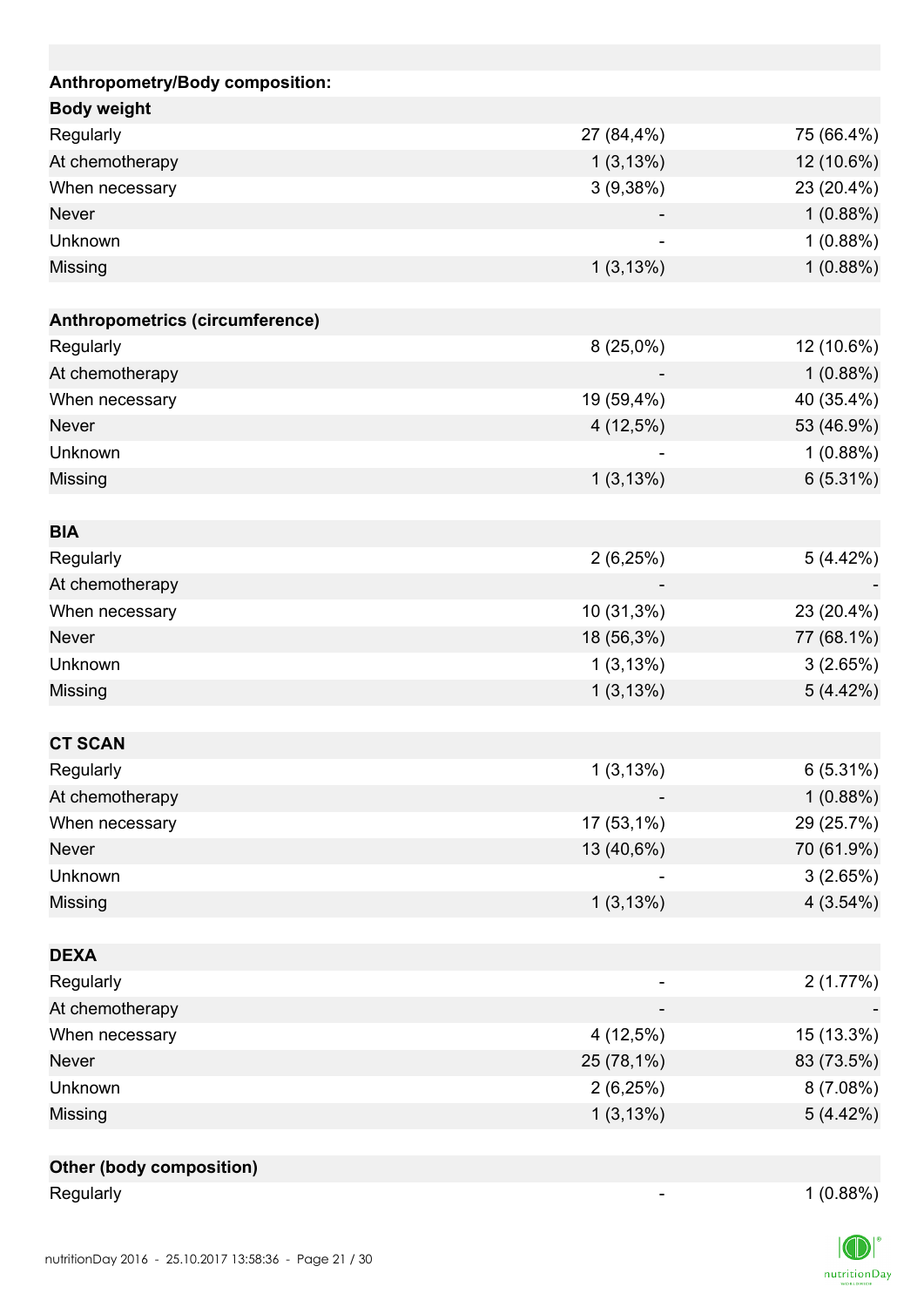| At chemotherapy                      |                          |             |
|--------------------------------------|--------------------------|-------------|
| When necessary                       | 6(18,8%)                 | 16 (14.2%)  |
| <b>Never</b>                         | 7(21,9%)                 | 40 (35.4%)  |
| Unknown                              | 7 (21,9%)                | 19 (16.8%)  |
| Missing                              | 12 (37,5%)               | 37 (32.7%)  |
|                                      |                          |             |
| <b>Body function:</b>                |                          |             |
| Handgrip                             |                          |             |
| Regularly                            |                          | $6(5.31\%)$ |
| At chemotherapy                      | $\overline{\phantom{0}}$ | 1(0.88%)    |
| When necessary                       | 16 (50,0%)               | 36 (31.9%)  |
| Never                                | 14 (43,8%)               | 60 (53.1%)  |
| Unknown                              | 1(3,13%)                 | $4(3.54\%)$ |
| Missing                              | 1(3,13%)                 | 6(5.31%)    |
|                                      |                          |             |
| 6-minutes walking test               |                          |             |
| Regularly                            | 1(3,13%)                 | 3(2.65%)    |
| At chemotherapy                      |                          |             |
| When necessary                       | 14 (43,8%)               | 32 (28.3%)  |
| Never                                | 14 (43,8%)               | 66 (58.4%)  |
| Unknown                              | 2(6,25%)                 | 5(4.42%)    |
| Missing                              | 1(3,13%)                 | 7(6.19%)    |
|                                      |                          |             |
| <b>Other (body function)</b>         |                          |             |
| Regularly                            | 1(3,13%)                 | 4(3.54%)    |
| At chemotherapy                      |                          |             |
| When necessary                       | 7(21,9%)                 | 22 (19.5%)  |
| Never                                | $8(25,0\%)$              | 45 (39.8%)  |
| Unknown                              | 6(18,8%)                 | 15 (13.3%)  |
| Missing                              | 10 (31,3%)               | 27 (23.9%)  |
|                                      |                          |             |
| Nutritional requirements, calculated |                          |             |
| Regularly                            | 14 (43,8%)               | 32 (28.3%)  |
| At chemotherapy                      |                          |             |
| When necessary                       | 15 (46,9%)               | 64 (56.6%)  |
| Never                                |                          | 5(4.42%)    |
| Unknown                              |                          |             |
| Missing                              | 3(9,38%)                 | 12 (10.6%)  |
|                                      |                          |             |
| <b>Nutritional intake:</b>           |                          |             |
| <b>Every meal</b>                    |                          |             |
| Regularly                            | 18 (56,3%)               | 31 (27.4%)  |
| At chemotherapy                      |                          | 1(0.88%)    |
| When necessary                       | 10 (31,3%)               | 49 (43.4%)  |

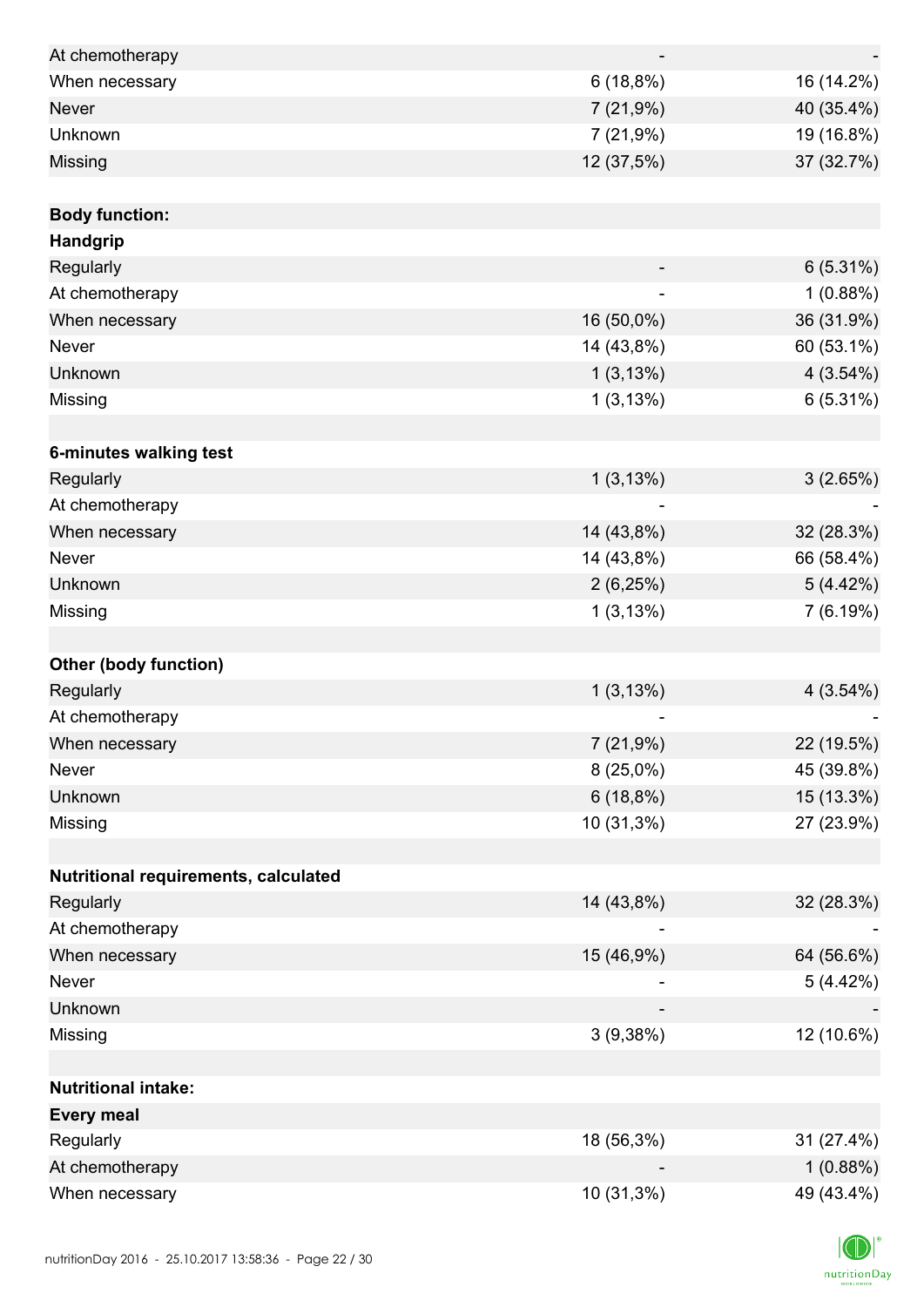| <b>Never</b>                 | 1(3,13%)                 | 13 (11.5%) |
|------------------------------|--------------------------|------------|
| Unknown                      | 2(6,25%)                 | 6(5.31%)   |
| Missing                      | 1(3,13%)                 | 13 (11.5%) |
|                              |                          |            |
| 1 meal per day               |                          |            |
| Regularly                    | 4 (12,5%)                | 12 (10.6%) |
| At chemotherapy              |                          | 1(0.88%)   |
| When necessary               | 13 (40,6%)               | 34 (30.1%) |
| <b>Never</b>                 | 4 (12,5%)                | 19 (16.8%) |
| Unknown                      | 3(9,38%)                 | 9(7.96%)   |
| Missing                      | $8(25,0\%)$              | 38 (33.6%) |
|                              |                          |            |
| 2 meals per day              |                          |            |
| Regularly                    | $4(12,5\%)$              | 12 (10.6%) |
| At chemotherapy              |                          |            |
| When necessary               | 13 (40,6%)               | 33 (29.2%) |
| <b>Never</b>                 | 4 (12,5%)                | 20 (17.7%) |
| Unknown                      | 3(9,38%)                 | 9(7.96%)   |
| Missing                      | $8(25,0\%)$              | 39 (34.5%) |
|                              |                          |            |
| 24h recall                   |                          |            |
| Regularly                    | $\overline{\phantom{0}}$ | 27 (23.9%) |
| At chemotherapy              |                          | 2(1.77%)   |
| When necessary               | 17 (53,1%)               | 40 (35.4%) |
| Never                        | 3(9,38%)                 | 12 (10.6%) |
| Unknown                      | 3(9,38%)                 | 7(6.19%)   |
| Missing                      | $9(28,1\%)$              | 25 (22.1%) |
|                              |                          |            |
| Other (nutritional intake)   |                          |            |
| Regularly                    |                          | 2(1.77%)   |
| At chemotherapy              |                          |            |
| When necessary               | 6(18,8%)                 | 16 (14.2%) |
| Never                        | 5(15,6%)                 | 22 (19.5%) |
| Unknown                      | 6(18,8%)                 | 17 (15.0%) |
| Missing                      | 15 (46,9%)               | 56 (49.6%) |
|                              |                          |            |
| Questionnaire completed by   |                          |            |
| Dietitian                    | 11 (34,4%)               | 40 (35.4%) |
| <b>Nurse</b>                 | 10 (31,3%)               | 29 (25.7%) |
| Physician                    | 11 (34,4%)               | 38 (33.6%) |
| <b>Nutritional scientist</b> |                          | 5(4.42%)   |
| Other                        | -                        |            |
| Missing                      | -                        | 1(0.88%)   |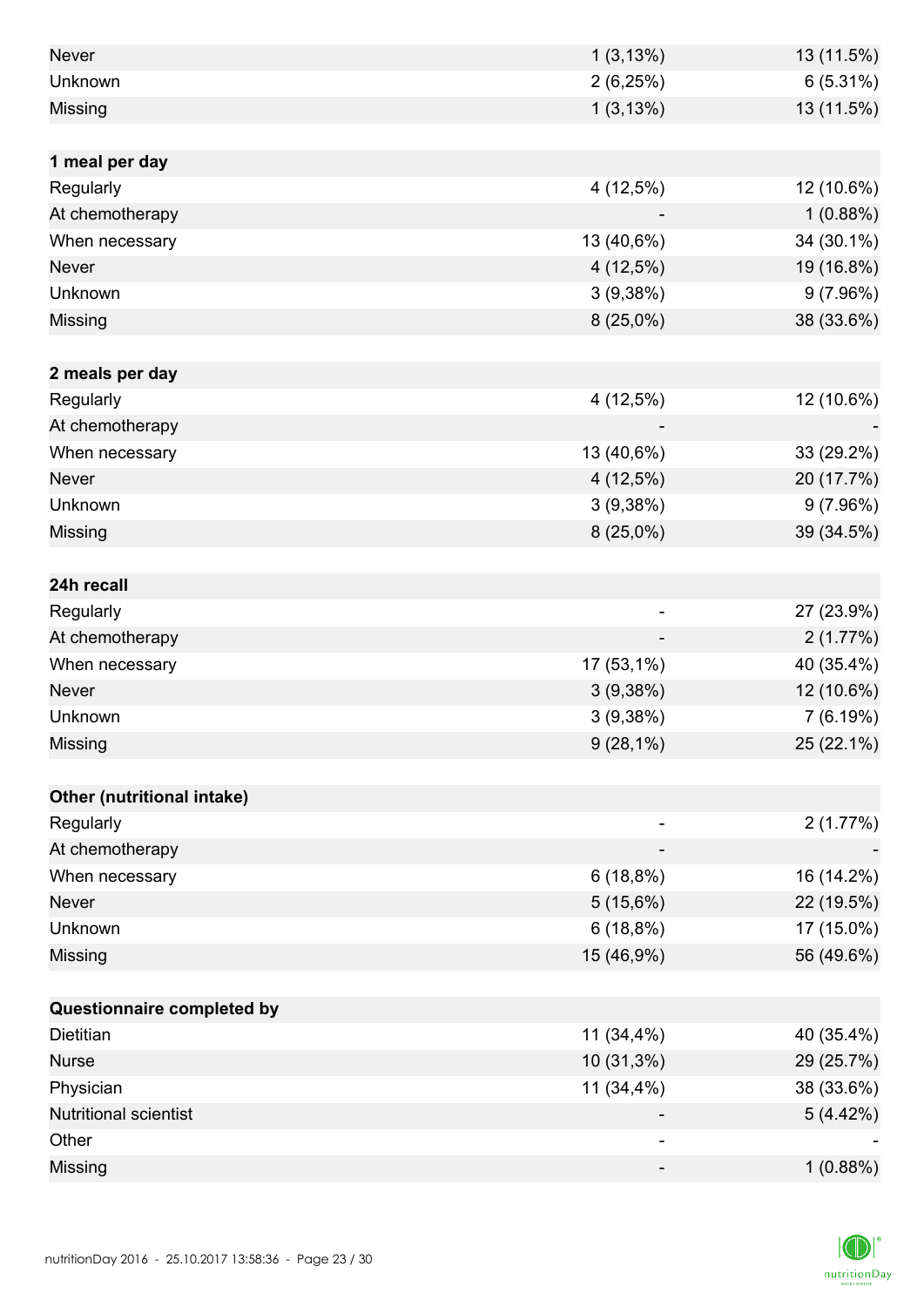|                                             | <b>YOUR RESULTS</b> | <b>REFERENCE RESULTS</b> |
|---------------------------------------------|---------------------|--------------------------|
| Number of patients completing Sheet 2_onco: | 256                 | 959                      |
| Demographic data:                           |                     |                          |
| Age (years)                                 | 72 [22-94]          | 66 [18-96]               |
| Female gender                               | 96 (37,5%)          | 378 (39.4%)              |
| Weight (kg)                                 | $55,3 \pm 12,4$     | $65.1 \pm 16.5$          |
| Height (cm)                                 | $160,0 \pm 9,0$     | $165.9 \pm 9.9$          |
| BMI (kg/m2)                                 | $21,5 \pm 3,9$      | $23.7 \pm 4.7$           |
| Outpatient (o)/Ward (w)                     |                     |                          |
| Outpatient(o)                               | 2(0,78%)            | 63 (6.57%)               |
| Ward (w)                                    | 254 (99,2%)         | 892 (93.0%)              |
| Missing                                     |                     | $4(0.42\%)$              |
| <b>Goal of Therapy</b>                      |                     |                          |
| Curative                                    | 114 (44,5%)         | 554 (57.8%)              |
| Palliative                                  | 98 (38,3%)          | 343 (35.8%)              |
| Terminal                                    | 37 (14,5%)          | 37 (3.86%)               |
| Missing                                     | 7(2,73%)            | 25 (2.61%)               |
| <b>Reason for admission</b>                 |                     |                          |
| Clinical diagnostics                        | 23 (8,98%)          | 104 (10.8%)              |
| Therapy                                     | 159 (62,1%)         | 469 (48.9%)              |
| Surgery related                             | 40 (15,6%)          | 200 (20.9%)              |
| <b>Treatment complications</b>              | 18 (7,03%)          | 119 (12.4%)              |
| Poor health status                          | 41 (16,0%)          | 118 (12.3%)              |
| Independent care difficult                  | 3(1,17%)            | 6(0.63%)                 |
| Missing                                     |                     |                          |
|                                             |                     |                          |
| <b>Present cancer diagnosis</b>             |                     |                          |
| <b>Breast</b>                               | 16 (6,25%)          | 51 (5.32%)               |
| Colon, rectum                               | 42 (16,4%)          | 163 (17.0%)              |
| Prostate                                    | 8(3,13%)            | 29 (3.02%)               |
| Lung                                        | 33 (12,9%)          | 75 (7.82%)               |
| <b>Skin</b>                                 | 2(0,78%)            | $4(0.42\%)$              |
| Kidney/bladder                              | 11 (4,30%)          | 30(3.13%)                |
| Gastric/oesophageal                         | 38 (14,8%)          | 144 (15.0%)              |
| Pancreas                                    | 16 (6,25%)          | 63 (6.57%)               |
| Lymphoma                                    | 24 (9,38%)          | 94 (9.80%)               |
| Ears nose throat (ENT)                      | 11 (4,30%)          | 41 (4.28%)               |
| Leukaemia                                   | 13 (5,08%)          | 74 (7.72%)               |
| Genital tract                               | 7(2,73%)            | 32 (3.34%)               |

### *V. Oncology: Cancer patients - Diagnosis & therapy ("Sheet 2 onco"):*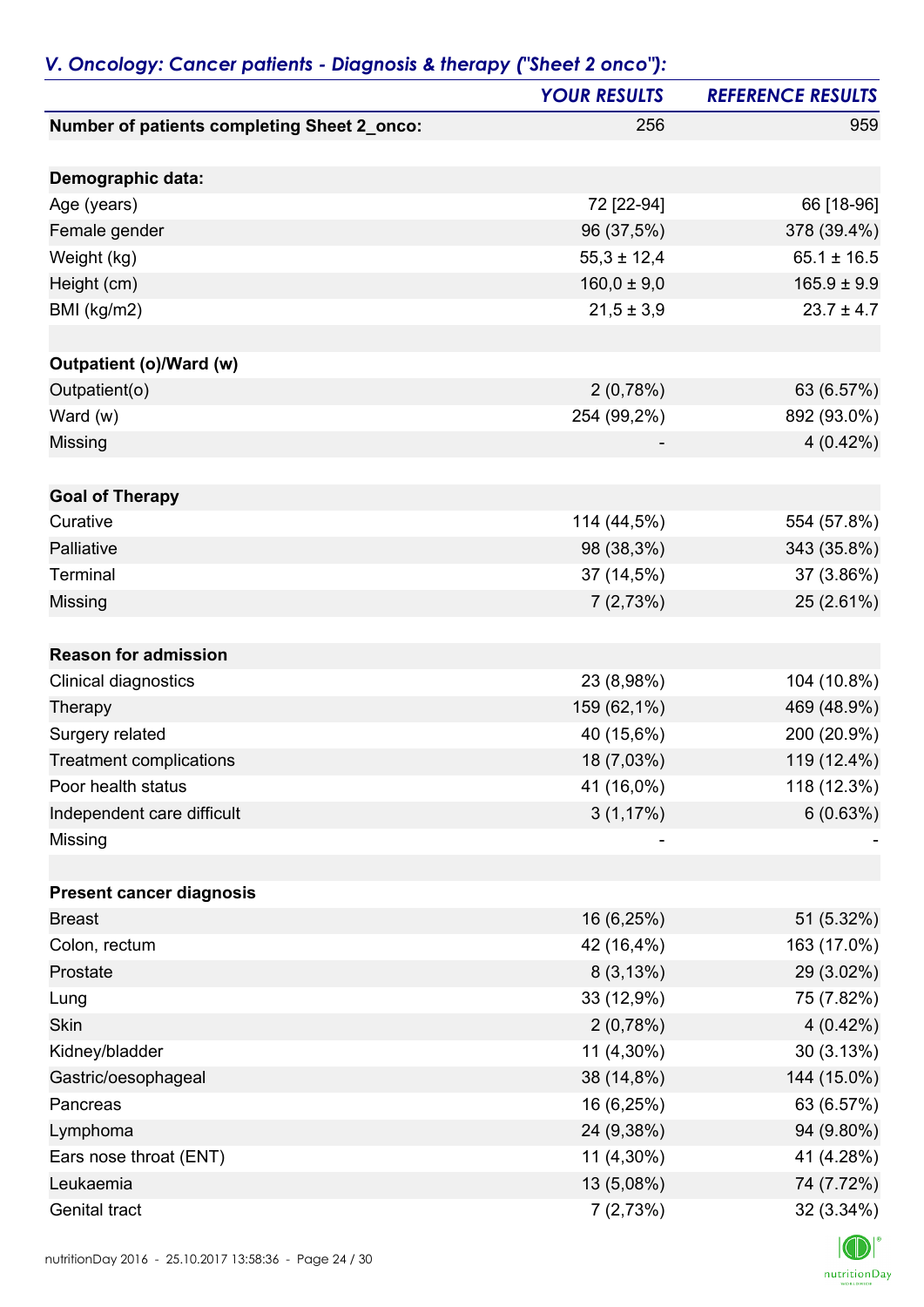| Liver                          | 35 (13,7%)  | 103 (10.7%) |
|--------------------------------|-------------|-------------|
| Sarcoma                        |             | 8(0.83%)    |
| <b>Brain</b>                   | $6(2,34\%)$ | 11 (1.15%)  |
| <b>Testicular</b>              |             |             |
| Other                          | 15 (5,86%)  | 73 (7.61%)  |
| Missing                        | 3(1,17%)    | 11 (1.15%)  |
|                                |             |             |
| Time since diagnosis           |             |             |
| 0-2 months                     | 85 (33,2%)  | 344 (35.9%) |
| 3-5 months                     | 37 (14,5%)  | 159 (16.6%) |
| 6-12 months                    | 30 (11,7%)  | 152 (15.8%) |
| 1-2 years                      | 39 (15,2%)  | 118 (12.3%) |
| 2-4 years                      | 29 (11,3%)  | 77 (8.03%)  |
| > 4 years                      | 32 (12,5%)  | 87 (9.07%)  |
| Missing                        | 3(1,17%)    | 19 (1.98%)  |
|                                |             |             |
| <b>Cancer staging</b>          |             |             |
| 0=Carcinoma in situ            | 12 (4,69%)  | 35 (3.65%)  |
| I=Localized                    | 29 (11,3%)  | 202 (21.1%) |
| II=Early locally advanced      | 49 (19,1%)  | 159 (16.6%) |
| III=Late locally advanced      | 53 (20,7%)  | 168 (17.5%) |
| IV=Metastasised                | 80 (31,3%)  | 287 (29.9%) |
| Missing                        | 33 (12,9%)  | 108 (11.3%) |
|                                |             |             |
| Time since first therapy start |             |             |
| No therapy                     | 24 (9,38%)  | 125 (13.0%) |
| Tumour staging/diagnosis       | 17 (6,64%)  | 63 (6.57%)  |
| 0-2 months                     | 71 (27,7%)  | 267 (27.8%) |
| 3-5 months                     | 26 (10,2%)  | 128 (13.3%) |
| 6-12 months                    | 26 (10,2%)  | 135 (14.1%) |
| 1-2 years                      | 37 (14,5%)  | 90 (9.38%)  |
| 2-4 years                      | 27 (10,5%)  | 59 (6.15%)  |
| > 4 years                      | 33 (12,9%)  | 98 (10.2%)  |
| Missing                        | 4(1,56%)    | 16 (1.67%)  |
|                                |             |             |
| <b>Therapy situation</b>       |             |             |
| Diagnosis                      | 25 (9,77%)  | 107 (11.2%) |
| Chemotherapy 1st line          | 49 (19,1%)  | 175 (18.2%) |
| Chemotherapy > 1st line        | 58 (22,7%)  | 142 (14.8%) |
| Radiotherapy                   | 20 (7,81%)  | 67 (6.99%)  |
| Target therapy                 | 2(0,78%)    | 30(3.13%)   |
| Hormone therapy                | 3(1,17%)    | 12 (1.25%)  |
| Palliative                     | 39 (15,2%)  | 108 (11.3%) |
| Surgery                        | 62 (24,2%)  | 322 (33.6%) |

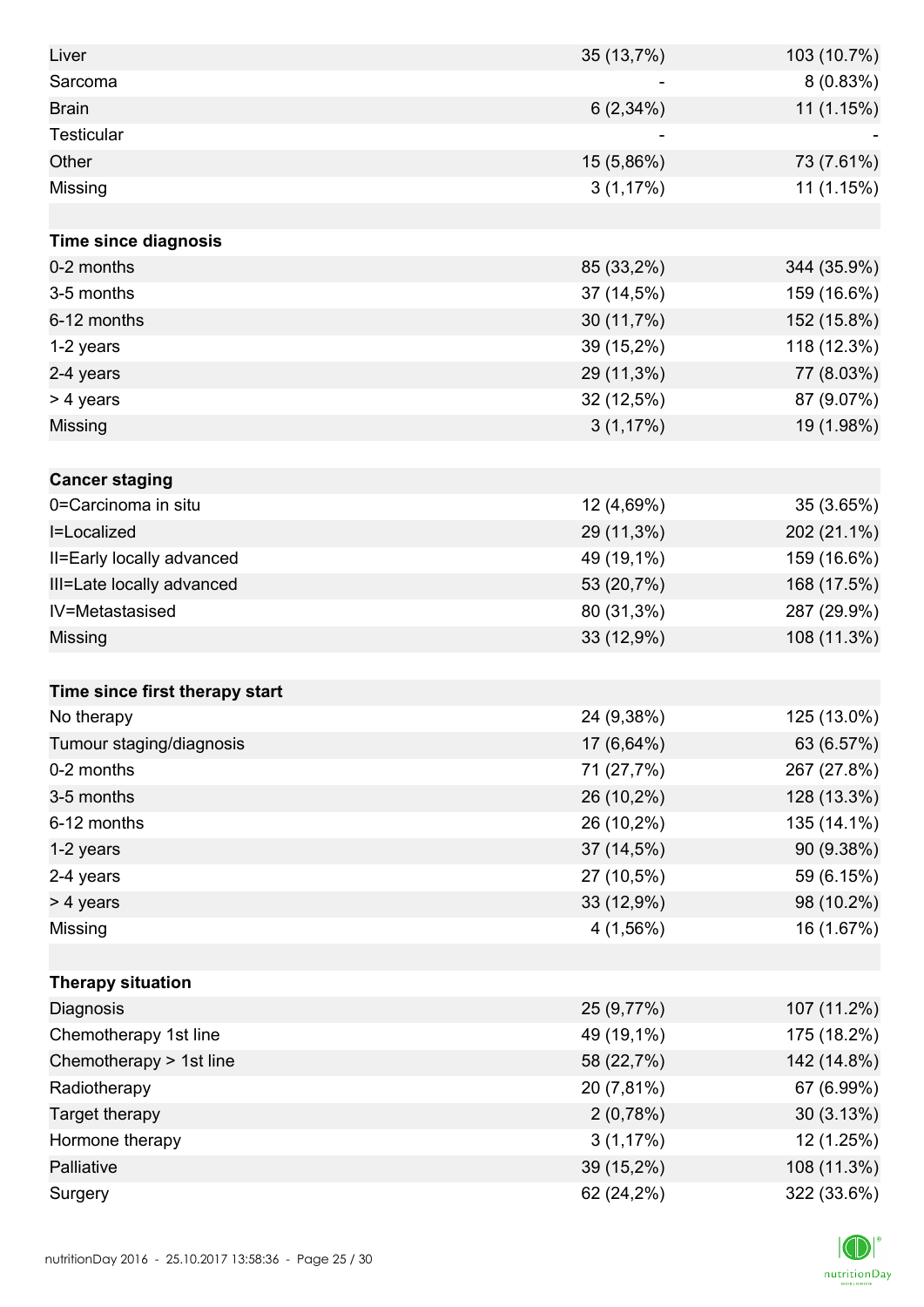| Cancer related complications                   | 42 (16,4%)  | 57 (5.94%)  |
|------------------------------------------------|-------------|-------------|
| Therapy related complications                  | 8(3,13%)    | 36 (3.75%)  |
| Missing                                        | 2(0,78%)    | 13 (1.36%)  |
|                                                |             |             |
| <b>Infections</b>                              |             |             |
| None                                           | 226 (88,3%) | 731 (76.2%) |
| Local                                          | 21 (8,20%)  | 136 (14.2%) |
| General                                        | 7(2,73%)    | 70 (7.30%)  |
| Missing                                        | 2(0,78%)    | 22 (2.29%)  |
|                                                |             |             |
| <b>Nutrition Treatment</b>                     |             |             |
| No special diet                                | 136 (53,1%) | 453 (47.2%) |
| Individualized diet plan                       | 68 (26,6%)  | 228 (23.8%) |
| Energy rich/protein rich ONS                   | 7(2,73%)    | 120 (12.5%) |
| Enteral nutrition (via NGT/PEG)                | 11 (4,30%)  | 52 (5.42%)  |
| <b>Parenteral nutrition</b>                    | 50 (19,5%)  | 128 (13.3%) |
| ONS enriched with special nutrients            | 10 (3,91%)  | 19 (1.98%)  |
| Special nutrients (EPA, branched chained amino | $6(2,34\%)$ | 7(0.73%)    |
| acids, glutamine, arginine, carnitine)         |             |             |
| Personal preferences                           | 27 (10,5%)  | 109 (11.4%) |
| Counselling                                    |             | 54 (5.63%)  |
| Other                                          | 2(0,78%)    | 27 (2.82%)  |
| Missing                                        |             |             |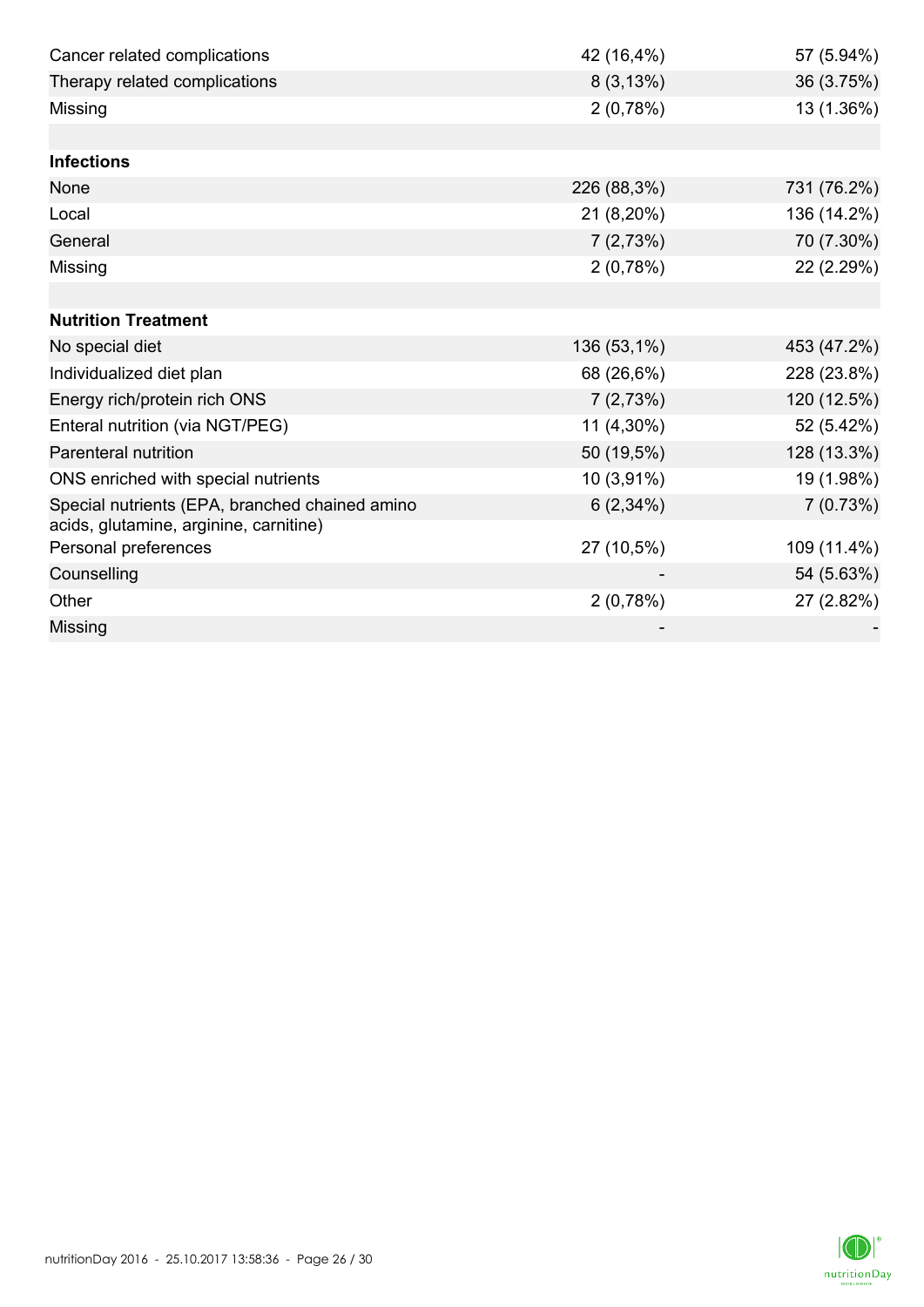|                                             | <b>YOUR RESULTS</b> | <b>REFERENCE RESULTS</b> |
|---------------------------------------------|---------------------|--------------------------|
| Number of patients completing Sheet 3_onco: | 255                 | 951                      |
|                                             |                     |                          |
| Body weight prior to becoming ill           | 58 [38-130]         | 70 [22-180]              |
| <b>Actual body weight</b>                   | 54 [30-94]          | 63 [21-128]              |
|                                             |                     |                          |
| Change in weight was                        |                     |                          |
| Intentional                                 | 13 (5,08%)          | 31 (3.23%)               |
| Unintentional                               | 152 (59,4%)         | 607 (63.3%)              |
| Weight is stable                            | $9(3,52\%)$         | 154 (16.1%)              |
| Missing                                     | 8(3,13%)            | 30(3.13%)                |
| During the last week                        |                     |                          |
| Patients who have had pain:                 |                     |                          |
| Not at all                                  | 78 (30,5%)          | 329 (34.3%)              |
| A little                                    | 88 (34,4%)          | 263 (27.4%)              |
| Quite a bit                                 | 20 (7,81%)          | 161 (16.8%)              |
| Very much                                   | 6(2,34%)            | 107 (11.2%)              |
| Missing                                     | 60 (23,4%)          | 87 (9.07%)               |
|                                             |                     |                          |
| Patients who needed a rest:                 |                     |                          |
| Not at all                                  | 49 (19,1%)          | 230 (24.0%)              |
| A little                                    | 88 (34,4%)          | 279 (29.1%)              |
| Quite a bit                                 | 37 (14,5%)          | 212 (22.1%)              |
| Very much                                   | 13 (5,08%)          | 125 (13.0%)              |
| Missing                                     | 63 (24,6%)          | 95 (9.91%)               |
|                                             |                     |                          |
| Patients who felt weak:                     |                     |                          |
| Not at all                                  | 30 (11,7%)          | 228 (23.8%)              |
| A little                                    | 78 (30,5%)          | 266 (27.7%)              |
| Quite a bit                                 | 60 (23,4%)          | 224 (23.4%)              |
| Very much                                   | 22 (8,59%)          | 135 (14.1%)              |
| Missing                                     | 62 (24,2%)          | 92 (9.59%)               |
| Patients who felt depressed:                |                     |                          |
| Not at all                                  | 61 (23,8%)          | 348 (36.3%)              |
| A little                                    | 91 (35,5%)          | 303 (31.6%)              |
| Quite a bit                                 | 29 (11,3%)          | 125 (13.0%)              |
| Very much                                   | $6(2,34\%)$         | 72 (7.51%)               |
| Missing                                     | 60 (23,4%)          | 89 (9.28%)               |

### *V. Oncology: Cancer patients - Appetite, food intake & quality of life ("Sheet 3 onco"):*

#### **Patients who were tired:**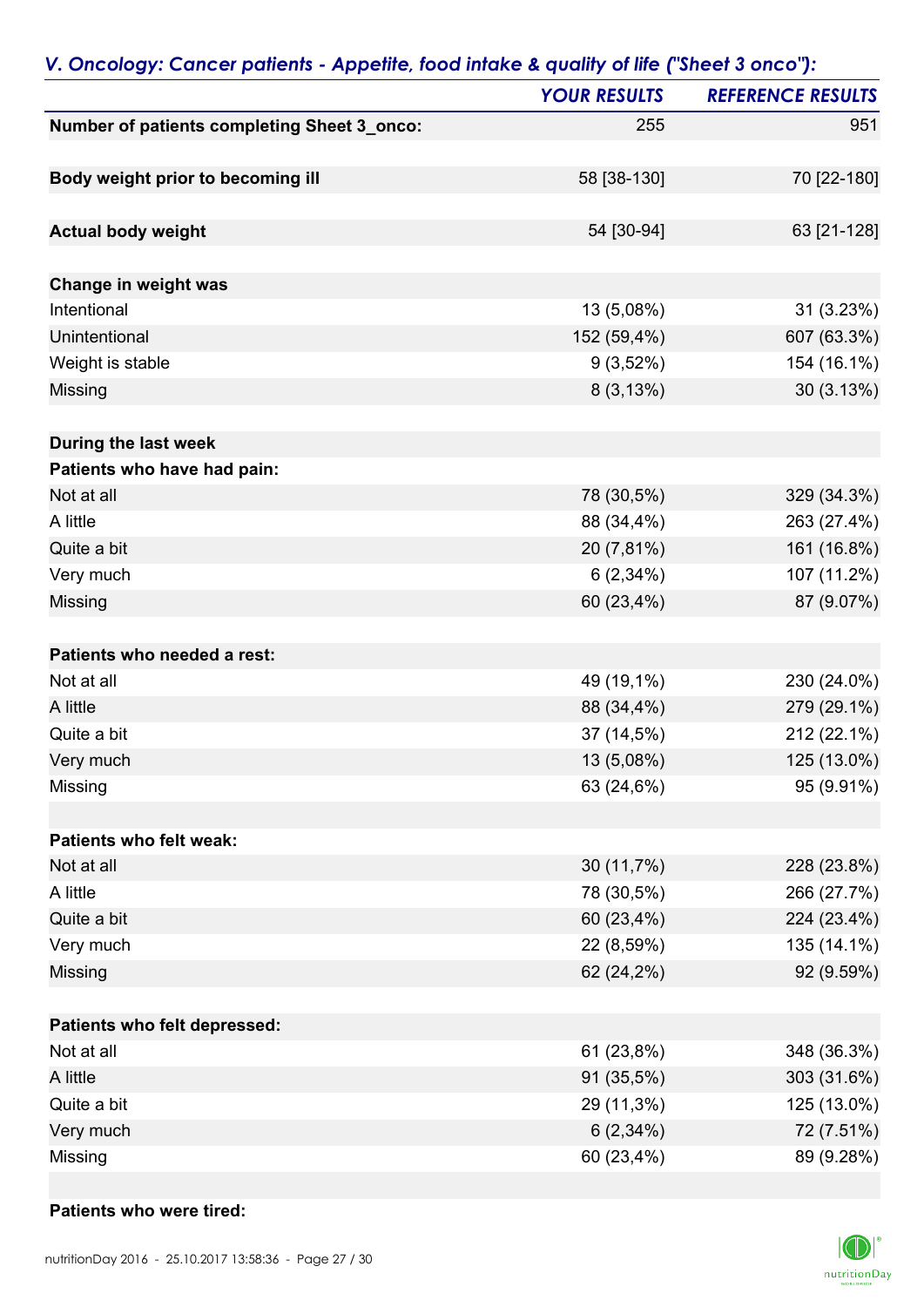| Not at all                                      | 56 (21,9%)  | 241 (25.1%) |
|-------------------------------------------------|-------------|-------------|
| A little                                        | 86 (33,6%)  | 283 (29.5%) |
| Quite a bit                                     | 38 (14,8%)  | 213 (22.2%) |
| Very much                                       | 11 (4,30%)  | 116 (12.1%) |
| Missing                                         | 60 (23,4%)  | 89 (9.28%)  |
|                                                 |             |             |
| Patients whose pain interfered with their daily |             |             |
| activities:                                     |             |             |
| Not at all                                      | 93 (36,3%)  | 373 (38.9%) |
| A little                                        | 64 (25,0%)  | 220 (22.9%) |
| Quite a bit                                     | 23 (8,98%)  | 142 (14.8%) |
| Very much                                       | $6(2,34\%)$ | 110 (11.5%) |
| Missing                                         | 64 (25,0%)  | 94 (9.80%)  |
|                                                 |             |             |
| Patients who lacked appetite:                   |             |             |
| Not at all                                      | 72 (28,1%)  | 347 (36.2%) |
| A little                                        | 61 (23,8%)  | 238 (24.8%) |
| Quite a bit                                     | 37 (14,5%)  | 149 (15.5%) |
| Very much                                       | 17 (6,64%)  | 113 (11.8%) |
| Missing                                         | 63 (24,6%)  | 95 (9.91%)  |
|                                                 |             |             |
| <b>Just now</b>                                 |             |             |
| Patients who have pain:                         |             |             |
| Not at all                                      | 86 (33,6%)  | 375 (39.1%) |
| A little                                        | 88 (34,4%)  | 304 (31.7%) |
| Quite a bit                                     | 13 (5,08%)  | 122 (12.7%) |
| Very much                                       | $3(1,17\%)$ | 45 (4.69%)  |
| Missing                                         | 61 (23,8%)  | 98 (10.2%)  |
|                                                 |             |             |
| Patients who need a rest:                       |             |             |
| Not at all                                      | 46 (18,0%)  | 192 (20.0%) |
| A little                                        | 100 (39,1%) | 322 (33.6%) |
| Quite a bit                                     | 26 (10,2%)  | 230 (24.0%) |
| Very much                                       | 14 (5,47%)  | 98 (10.2%)  |
| Missing                                         | 62 (24,2%)  | 96 (10.0%)  |
|                                                 |             |             |
| <b>Patients who feel weak:</b>                  |             |             |
| Not at all                                      | 25 (9,77%)  | 209 (21.8%) |
| A little                                        | 90 (35,2%)  | 313 (32.6%) |
| Quite a bit                                     | 51 (19,9%)  | 219 (22.8%) |
| Very much                                       | 23 (8,98%)  | 99 (10.3%)  |
| Missing                                         | 62 (24,2%)  | 98 (10.2%)  |
|                                                 |             |             |
| Patients who are depressed:                     |             |             |
| Not at all                                      | 58 (22,7%)  | 375 (39.1%) |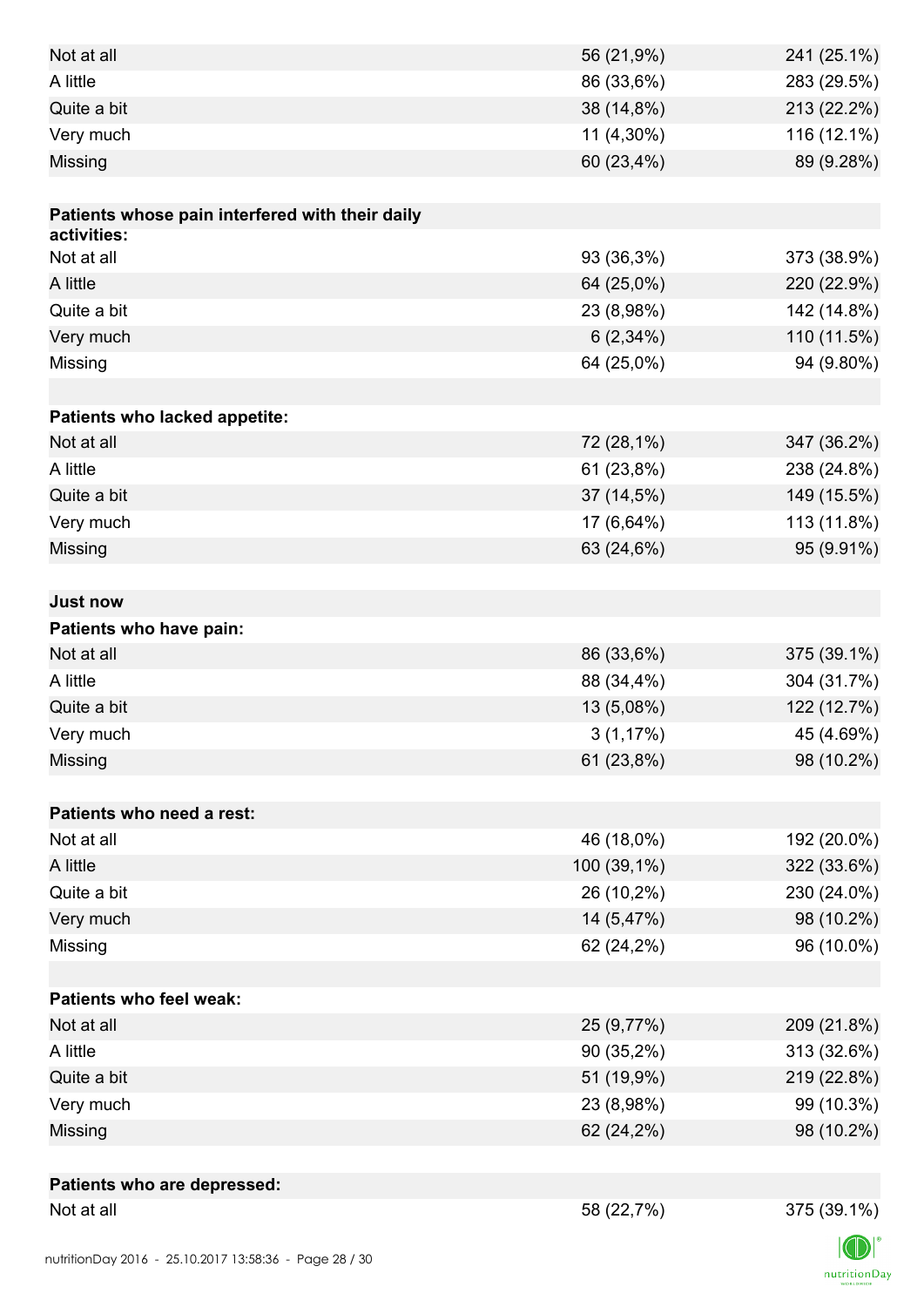| A little                                        | 103 (40,2%) | 314 (32.7%)               |
|-------------------------------------------------|-------------|---------------------------|
| Quite a bit                                     | 23 (8,98%)  | 116 (12.1%)               |
| Very much                                       | 7(2,73%)    | 39 (4.07%)                |
| Missing                                         | 60 (23,4%)  | 96 (10.0%)                |
|                                                 |             |                           |
| <b>Patients who are tired:</b>                  |             |                           |
| Not at all                                      | 52 (20,3%)  | 222 (23.1%)               |
| A little                                        | 103 (40,2%) | 343 (35.8%)               |
| Quite a bit                                     | 26 (10,2%)  | 197 (20.5%)               |
| Very much                                       | 8(3,13%)    | 82 (8.55%)                |
| Missing                                         | 61 (23,8%)  | 94 (9.80%)                |
|                                                 |             |                           |
| Patients whose pain interferes with their daily |             |                           |
| activities:                                     |             |                           |
| Not at all                                      | 91 (35,5%)  | 339 (35.3%)               |
| A little                                        | 72 (28,1%)  | 259 (27.0%)               |
| Quite a bit                                     | 17 (6,64%)  | 154 (16.1%)               |
| Very much                                       | 8(3,13%)    | 80 (8.34%)                |
| Missing                                         | 62 (24,2%)  | 100 (10.4%)               |
|                                                 |             |                           |
| Patients who lack appetite:                     |             |                           |
| Not at all                                      | 80 (31,3%)  | 327 (34.1%)               |
| A little                                        | 64 (25,0%)  | 264 (27.5%)               |
| Quite a bit                                     | 28 (10,9%)  | 157 (16.4%)               |
| Very much                                       | 16 (6,25%)  | 92 (9.59%)                |
| Missing                                         | 62 (24,2%)  | 99 (10.3%)                |
|                                                 |             |                           |
| Reasons for change in appetite/food intake      |             |                           |
| Nausea/Vomiting                                 | 18 (7,03%)  | 154 (16.1%)               |
| Inflammation in mouth<br>Pain                   | 17 (6,64%)  | 55 (5.74%)                |
|                                                 | 17 (6,64%)  | 116 (12.1%)               |
| Constipation                                    | 22 (8,59%)  | 64 (6.67%)                |
| Diarrhea                                        | $9(3,52\%)$ | 42 (4.38%)                |
| Change in taste/smell                           | 22 (8,59%)  | 104 (10.8%)               |
| Early satiation/Loss of appetite                | 45 (17,6%)  | 217 (22.6%)               |
| Other                                           | 24 (9,38%)  | 165 (17.2%)               |
| Missing                                         | 16 (6,25%)  | 45 (4.69%)                |
| Maximum activity performed by patients          |             |                           |
| Able to do sports                               | 8(3,13%)    |                           |
| Fully active                                    | 31 (12,1%)  | 38 (3.96%)<br>125 (13.0%) |
| Able to carry out light activities              | 18 (7,03%)  | 184 (19.2%)               |
| Able to carry out self care                     | 68 (26,6%)  |                           |
|                                                 |             | 215 (22.4%)               |
| Able to carry out limited self care             | 40 (15,6%)  | 146 (15.2%)               |
| Confined to bed or chair                        | 25 (9,77%)  | 142 (14.8%)               |